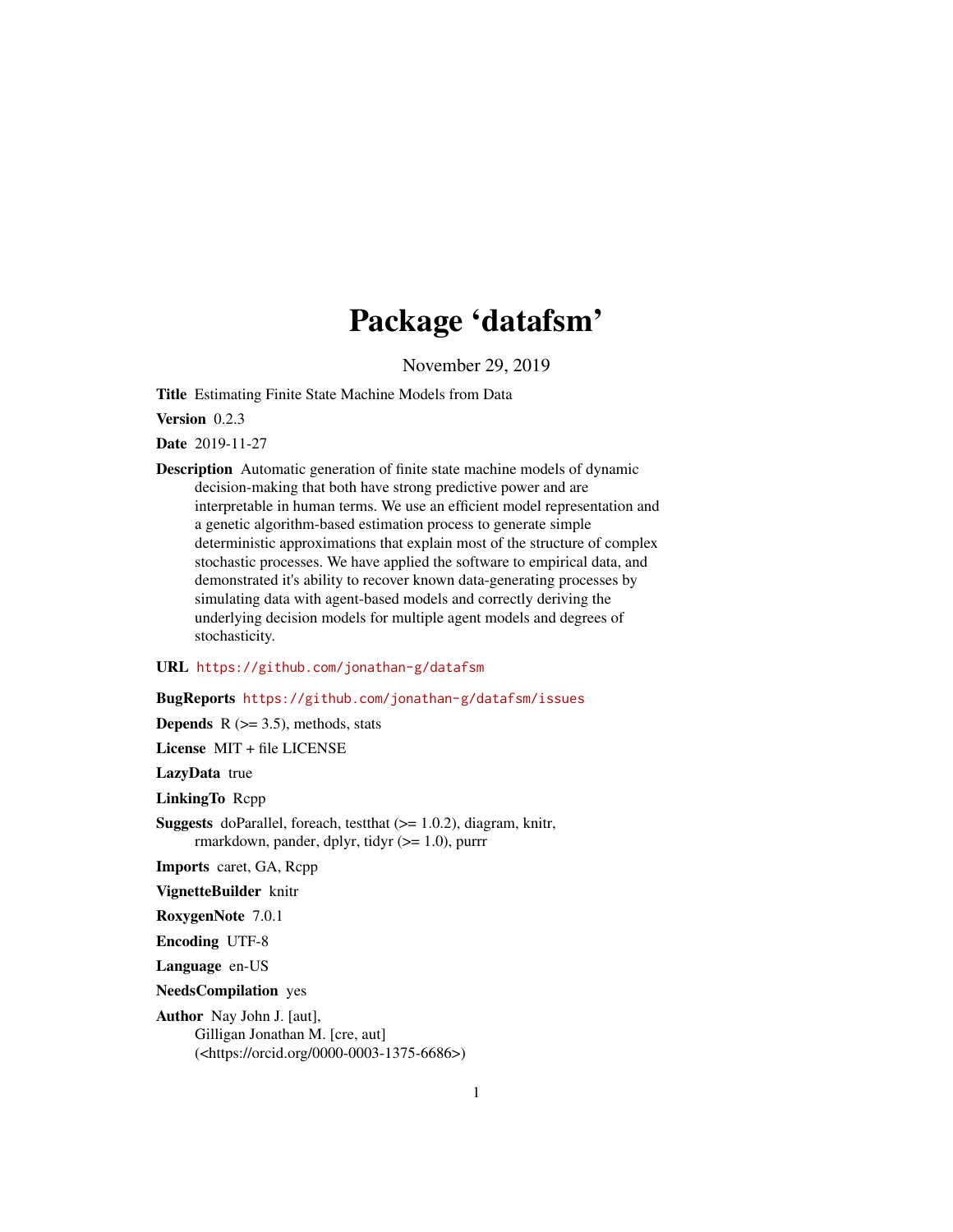<span id="page-1-0"></span>Maintainer Gilligan Jonathan M. <jonathan.gilligan@vanderbilt.edu>

Repository CRAN

Date/Publication 2019-11-28 23:00:02 UTC

# R topics documented:

|                                                                                                                                                                                                                                                                                                                                                                                         | $\overline{2}$  |
|-----------------------------------------------------------------------------------------------------------------------------------------------------------------------------------------------------------------------------------------------------------------------------------------------------------------------------------------------------------------------------------------|-----------------|
|                                                                                                                                                                                                                                                                                                                                                                                         | 3               |
|                                                                                                                                                                                                                                                                                                                                                                                         | 3               |
|                                                                                                                                                                                                                                                                                                                                                                                         | 4               |
|                                                                                                                                                                                                                                                                                                                                                                                         | $\overline{4}$  |
|                                                                                                                                                                                                                                                                                                                                                                                         | 5               |
|                                                                                                                                                                                                                                                                                                                                                                                         | 6               |
| $decode_ = state_ - mat_ - \ldots  - \ldots  - \ldots  - \ldots  - \ldots  - \ldots  - \ldots  - \ldots  - \ldots  - \ldots  - \ldots  - \ldots  - \ldots  - \ldots  - \ldots  - \ldots  - \ldots  - \ldots  - \ldots  - \ldots  - \ldots  - \ldots  - \ldots  - \ldots  - \ldots  - \ldots  - \ldots  - \ldots  - \ldots  - \ldots  - \ldots  - \ldots  - \ldots  - \ldots  - \ldots $ | 6               |
|                                                                                                                                                                                                                                                                                                                                                                                         | 7               |
|                                                                                                                                                                                                                                                                                                                                                                                         | 8               |
|                                                                                                                                                                                                                                                                                                                                                                                         | 9               |
|                                                                                                                                                                                                                                                                                                                                                                                         | -12             |
|                                                                                                                                                                                                                                                                                                                                                                                         |                 |
|                                                                                                                                                                                                                                                                                                                                                                                         |                 |
|                                                                                                                                                                                                                                                                                                                                                                                         | $\overline{17}$ |
|                                                                                                                                                                                                                                                                                                                                                                                         |                 |
|                                                                                                                                                                                                                                                                                                                                                                                         | 21              |
|                                                                                                                                                                                                                                                                                                                                                                                         |                 |
| states                                                                                                                                                                                                                                                                                                                                                                                  |                 |
|                                                                                                                                                                                                                                                                                                                                                                                         |                 |
|                                                                                                                                                                                                                                                                                                                                                                                         |                 |
|                                                                                                                                                                                                                                                                                                                                                                                         |                 |

#### **Index** [26](#page-25-0)

action\_vec *Extracts slot of action\_vec*

# Description

Extracts slot of action\_vec

# Usage

```
action_vec(x)
```
# Arguments

x S4 ga\_fsm object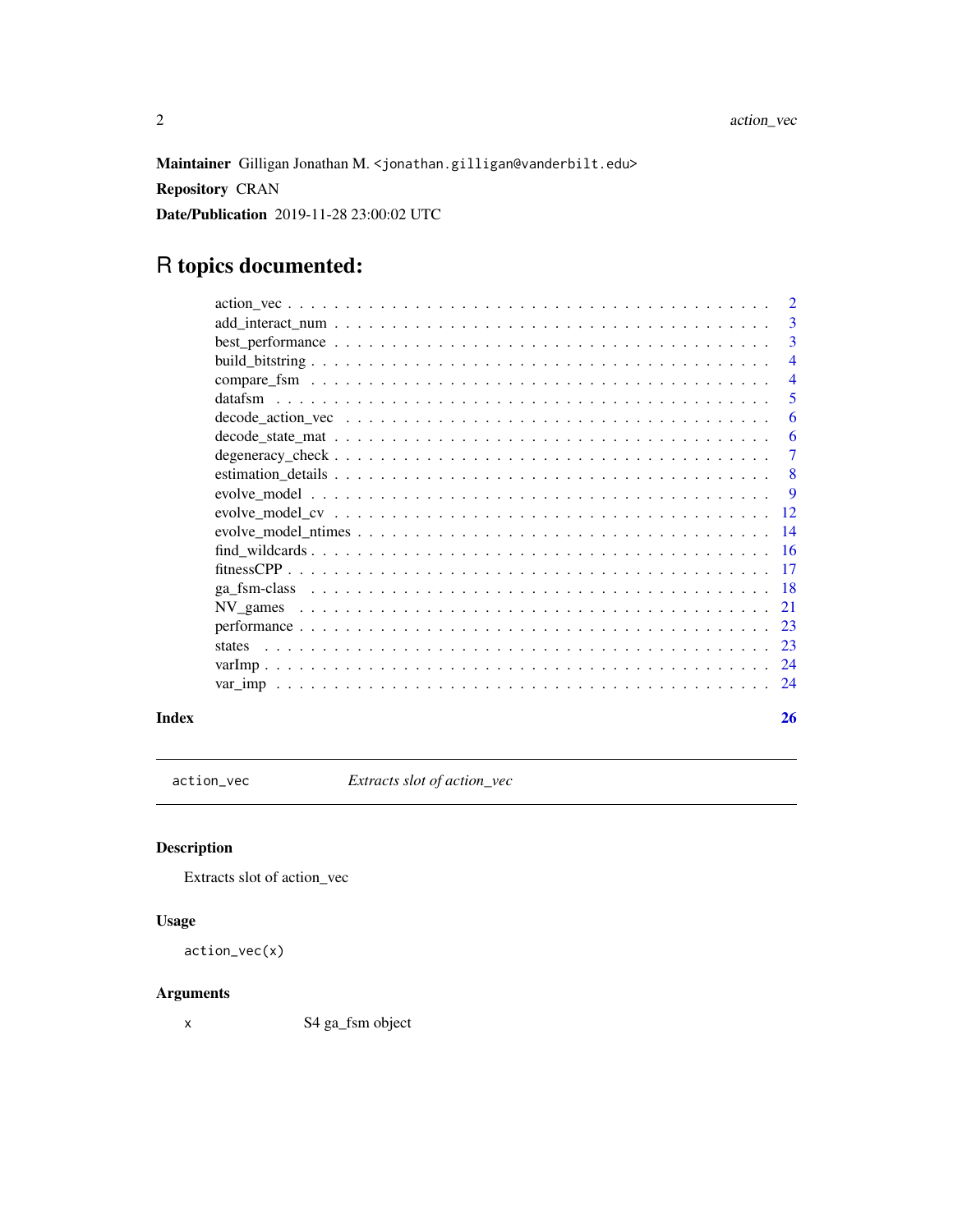<span id="page-2-0"></span>add\_interact\_num *Add interaction numbers for panel data*

# Description

add\_interact\_num takes in data and returns a vector of interactions

# Usage

add\_interact\_num(d)

# Arguments

d data.frame of panel data

# Value

Returns a vector specifying interactions

best\_performance *Extracts performance*

# Description

Extracts performance

## Usage

```
best_performance(x)
```
# Arguments

x S4 ga\_fsm object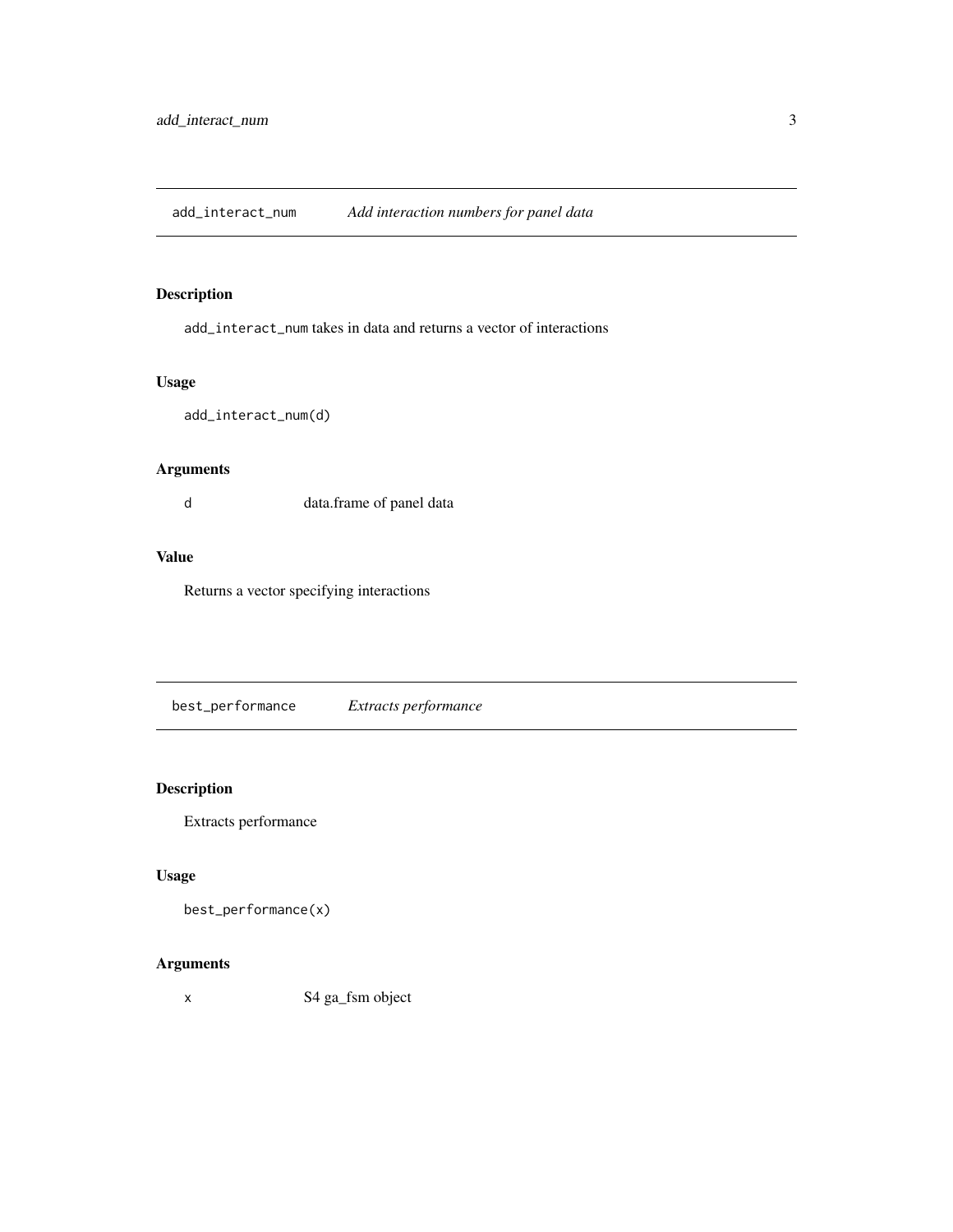<span id="page-3-1"></span><span id="page-3-0"></span>build\_bitstring *Builds Bitstring*

#### Description

build\_bitstring creates a bitstring from an action vector, state matrix, and number of actions.

#### Usage

build\_bitstring(action\_vec, state\_mat, actions)

#### Arguments

| action vec | Numeric vector indicating what action to take for each state. |
|------------|---------------------------------------------------------------|
| state mat  | Numeric matrix with rows as states and columns as predictors. |
| actions    | Numeric vector length one with the number of actions.         |

# Value

Returns numeric vector bitstring.

<span id="page-3-2"></span>

| compare_fsm | Compares FSMs |  |
|-------------|---------------|--|
|             |               |  |

#### Description

compare\_fsm uses a specified distance measure to compare FSMs.

## Usage

compare\_fsm(users, gas, comparison = "manhattan")

# Arguments

| users      | Numeric vector or numeric matrix with a predefined FSM                            |
|------------|-----------------------------------------------------------------------------------|
| gas        | Numeric vector or numeric matrix with an evolved FSM                              |
| comparison | Character string of length one with either "manhattan", "euclidean", or "binary". |

# Details

Compares a user-defined FSM to a decoded estimated FSM. If you have have FSMs that may have values in the matrices that are not all simple integers, you can use the distance metric that is most appropriate. Euclidean does sqrt(sum( $(x_i - y_i)$ <sup>2</sup>) - the L2 norm. Manhattan takes abs diff between them - the L1 norm. Binary treats non-zero elements as "on" and zero elements as "off" and distance is the proportion of bits in which only one is on amongst those in which at least one is on.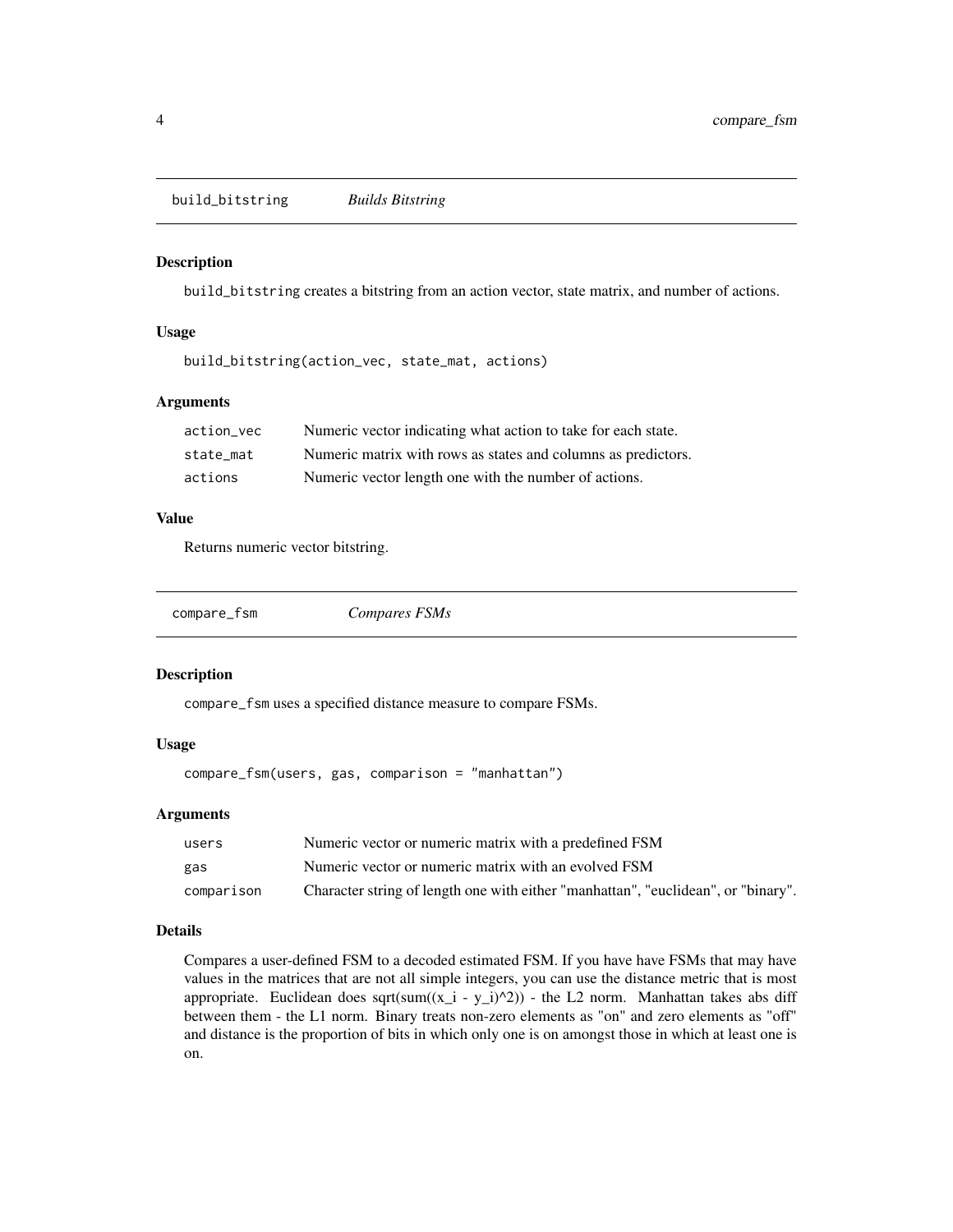#### <span id="page-4-0"></span>datafsm 5

# Value

Numeric vector of length one for the distance between the two supplied FSMs, calculated according to the comparison argument.

datafsm *datafsm: A package for estimating FSM models.* 

# Description

It relies on the GA package: Luca Scrucca (2013). GA: A Package for Genetic Algorithms in R. Journal of Statistical Software, 53 (4), 1-37. URL <http://www.jstatsoft.org/v53/i04/>.

# datafsm functions

datafsm's main function for estimating a fsm decision model:

```
1. evolve_model
```
datafsm's helper functions:

- 1. [evolve\\_model\\_cv](#page-11-1)
- 2. [var\\_imp](#page-23-1)
- 3. [decode\\_state\\_mat](#page-5-1)
- 4. [decode\\_action\\_vec](#page-5-2)
- 5. [fitnessCPP](#page-16-1)
- 6. [build\\_bitstring](#page-3-1)
- 7. [compare\\_fsm](#page-3-2)

# Author(s)

Maintainer: Gilligan Jonathan M. <jonathan.gilligan@vanderbilt.edu> [\(ORCID\)](https://orcid.org/0000-0003-1375-6686)

Authors:

• Nay John J. < john. j. nay@gmail.com>

#### See Also

Useful links:

- <https://github.com/jonathan-g/datafsm>
- Report bugs at <https://github.com/jonathan-g/datafsm/issues>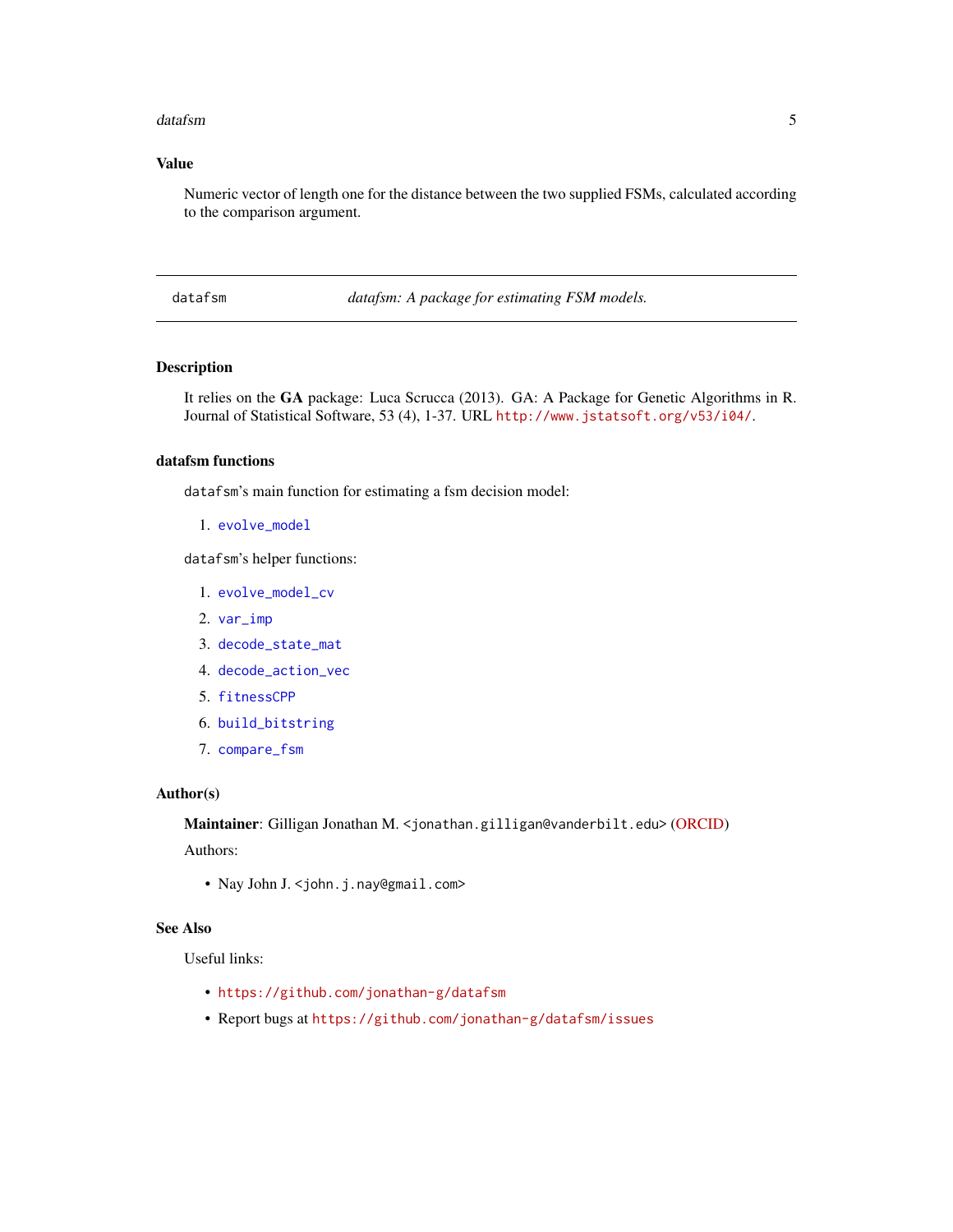<span id="page-5-2"></span><span id="page-5-0"></span>decode\_action\_vec *Decodes Action Vector*

# Description

decode\_action\_vec decodes action vector.

#### Usage

decode\_action\_vec(string, states, inputs, actions)

# Arguments

| string  | Numeric (integer) vector of only 1's and 0's.                                                                                                                             |
|---------|---------------------------------------------------------------------------------------------------------------------------------------------------------------------------|
| states  | Numeric vector with the number of states, which is the number of rows.                                                                                                    |
| inputs  | Numeric vector length one, with the number of columns.                                                                                                                    |
| actions | Numeric vector with the number of actions. Actions (and states) determine how<br>many binary elements we need to represent an element of the action (or state)<br>matrix. |

# Details

This function takes a solution string of binary values in Gray representation, transforms it to a decimal representation, then puts it in matrix form with the correct sized matrices, given the specified numbers of states, inputs, and actions.

#### Value

Returns numeric (integer) vector.

<span id="page-5-1"></span>decode\_state\_mat *Decodes State Matrix*

#### Description

decode\_state\_mat decodes state matrix.

#### Usage

decode\_state\_mat(string, states, inputs, actions)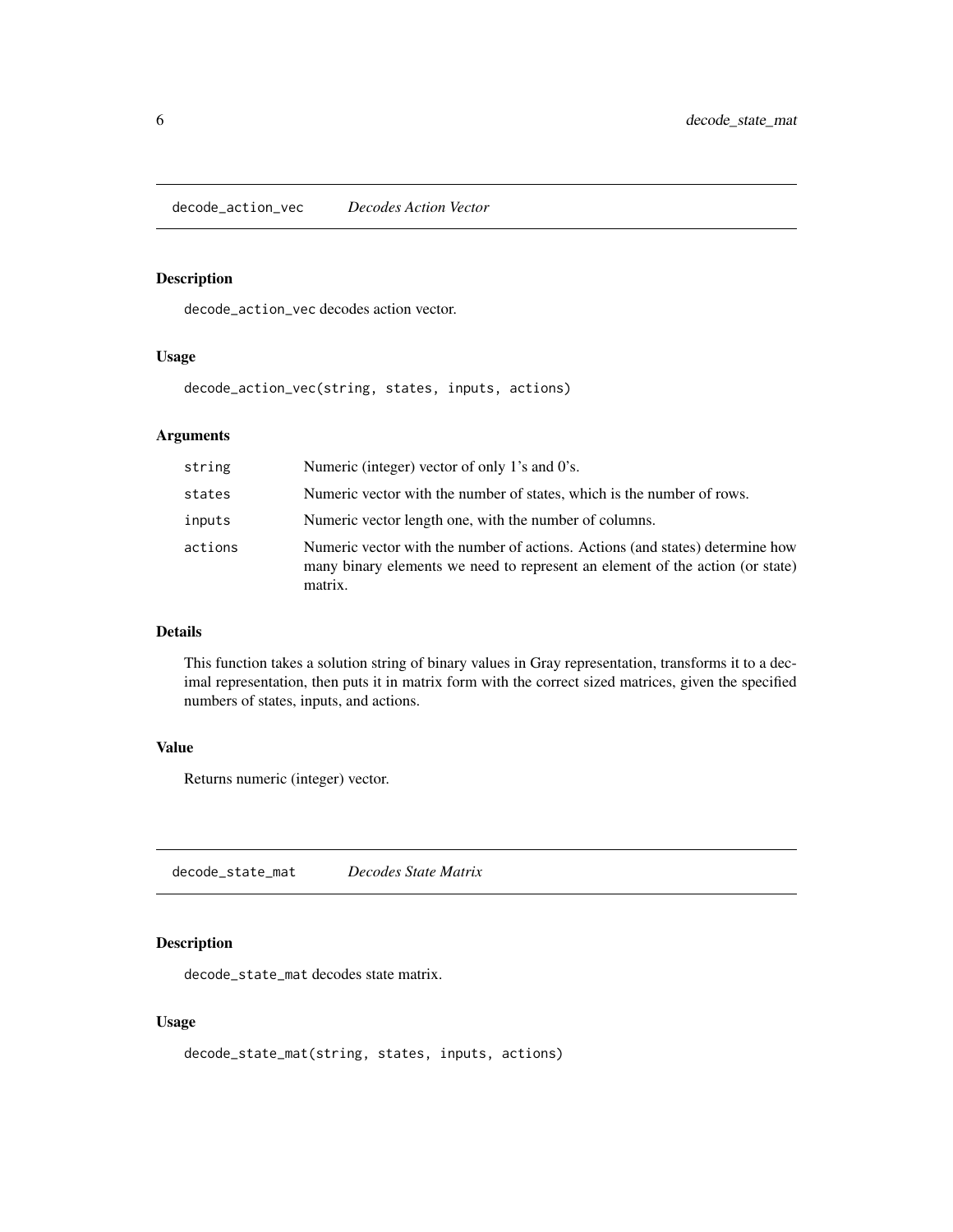# <span id="page-6-0"></span>degeneracy\_check 7

#### Arguments

| string  | Numeric vector.                                                                                                                                                           |
|---------|---------------------------------------------------------------------------------------------------------------------------------------------------------------------------|
| states  | Numeric vector with the number of states, which is the number of rows.                                                                                                    |
| inputs  | Numeric vector length one, with the number of columns.                                                                                                                    |
| actions | Numeric vector with the number of actions. Actions (and states) determine how<br>many binary elements we need to represent an element of the action (or state)<br>matrix. |

# Details

This function takes a solution string of binary values in Gray representation, transforms it to a decimal representation, then puts it in matrix form with the correct sized matrices, given the specified numbers of states, inputs, and actions.

## Value

Returns numeric (integer) matrix.

<span id="page-6-1"></span>degeneracy\_check *Determines if State Matrix is Degenerate for Given Data Set.*

# Description

degeneracy\_check finds indices for non-identifiable elements of state matrix and then flips values for those elements and checks changes in resulting fitness.

# Usage

degeneracy\_check(state\_mat, action\_vec, cols, data, outcome)

| state_mat  | Numeric matrix with rows as states and columns as predictors.                                                                                                                                                                                                                                                                                                                |
|------------|------------------------------------------------------------------------------------------------------------------------------------------------------------------------------------------------------------------------------------------------------------------------------------------------------------------------------------------------------------------------------|
| action_vec | Numeric vector indicating what action to take for each state.                                                                                                                                                                                                                                                                                                                |
| cols       | Optional numeric vector same length as number of columns of the state matrix<br>(state_mat) with the action that each column of the state matrix corresponds to<br>the decision model taking in the previous period. This is only relevant when the<br>predictor variables of the FSM are lagged outcomes that include the previous<br>actions taken by that decision model. |
| data       | Numeric matrix that has first col period and rest of cols are predictors.                                                                                                                                                                                                                                                                                                    |
| outcome    | Numeric vector same length as the number of rows as data.                                                                                                                                                                                                                                                                                                                    |
|            |                                                                                                                                                                                                                                                                                                                                                                              |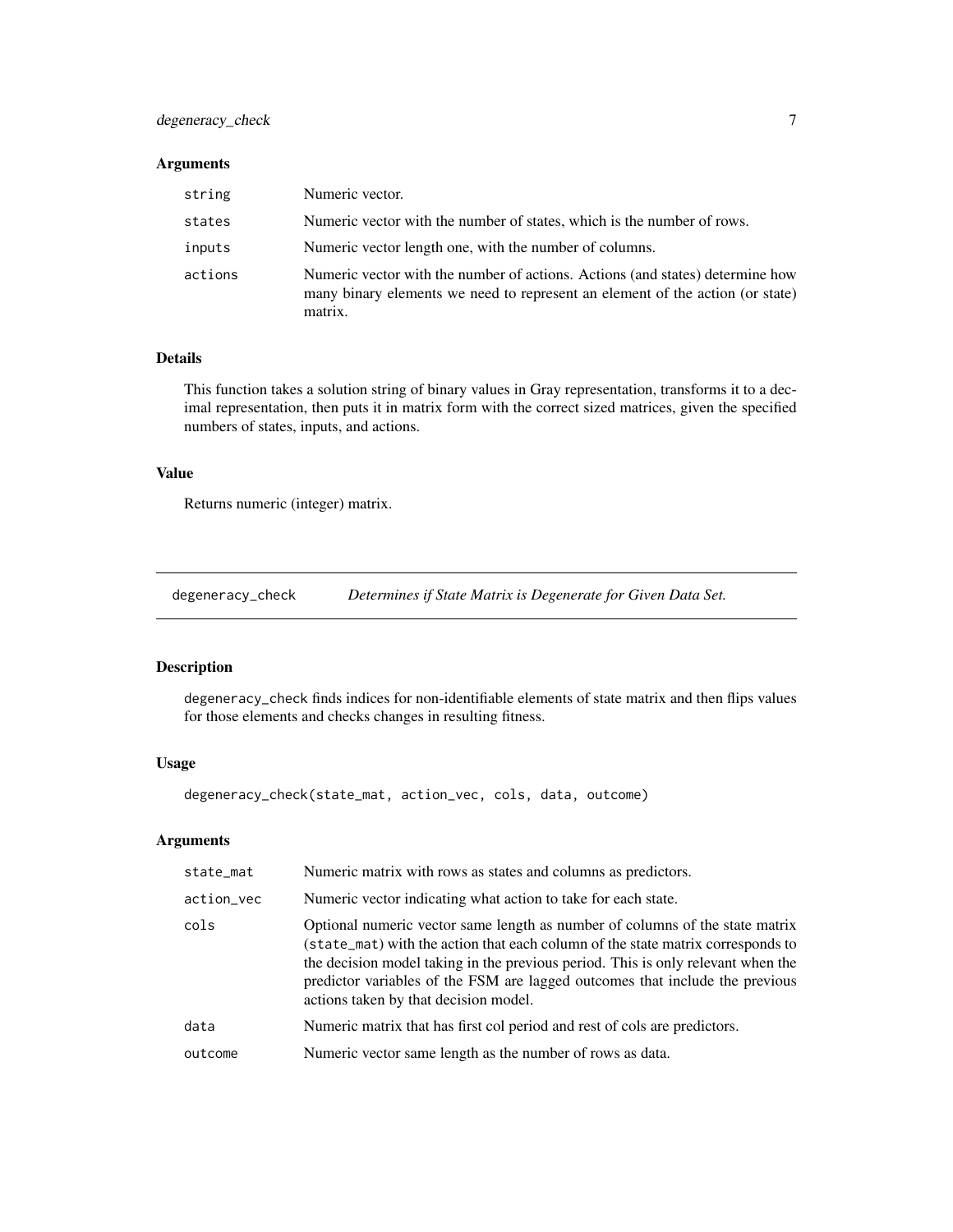# Details

degeneracy\_check finds indices for non-identifiable elements of state matrix and then flips values for those elements and checks changes in resulting fitness. Being in state/row k (e.g. 2) corresponds to taking action  $j$  (e.g. D). For row k, all entries in the matrix that corresponds to taking action j last period (e.g. columns 2 and 4 for D) are identifiable; however, columns that correspond to not taking action j last period (e.g. columns 1 and 3 for D) for the row \$k\$ that corresponds to taking action j are not identifiable for a deterministic play of the strategy. For all elements of the matrix that are not identifiable, the value of the element can be any integer in the inclusive range of the number of rows of the matrix (e.g. 1 or 2). With empirical data, where the probability that a single deterministic model generated the data is effectively zero, it is useful to find every entry in the matrix that would be unidentifiable if the strategy were played deterministically and then for each element flip it to its opposite value and test for any change in fitness of the strategy on the data. This function implements this idea. If there is no change, a sparse matrix is returned where the the elements in that matrix with a 0 are unidentifiable because their value makes no difference to the fit of the strategy to the provided data. If, for each element in the matrix, switching its value led to a decrease in fitness the following message is displayed, "Your strategy is a deterministic approximation of a stochastic process and all of the elements of the state matrix can be identified." If the model is fine, then sparse\_state\_mat and corrected\_state\_mat should be equal to state\_mat.

# Value

Returns a list of with sparse and corrected state matrix. If the model is fine, then sparse\_state\_mat and corrected\_state\_mat should be equal to state\_mat.

estimation\_details *Extracts slot relevant to estimating the fsm*

#### **Description**

Extracts slot relevant to estimating the fsm

#### Usage

estimation\_details(x)

#### Arguments

x S4 ga\_fsm object

<span id="page-7-0"></span>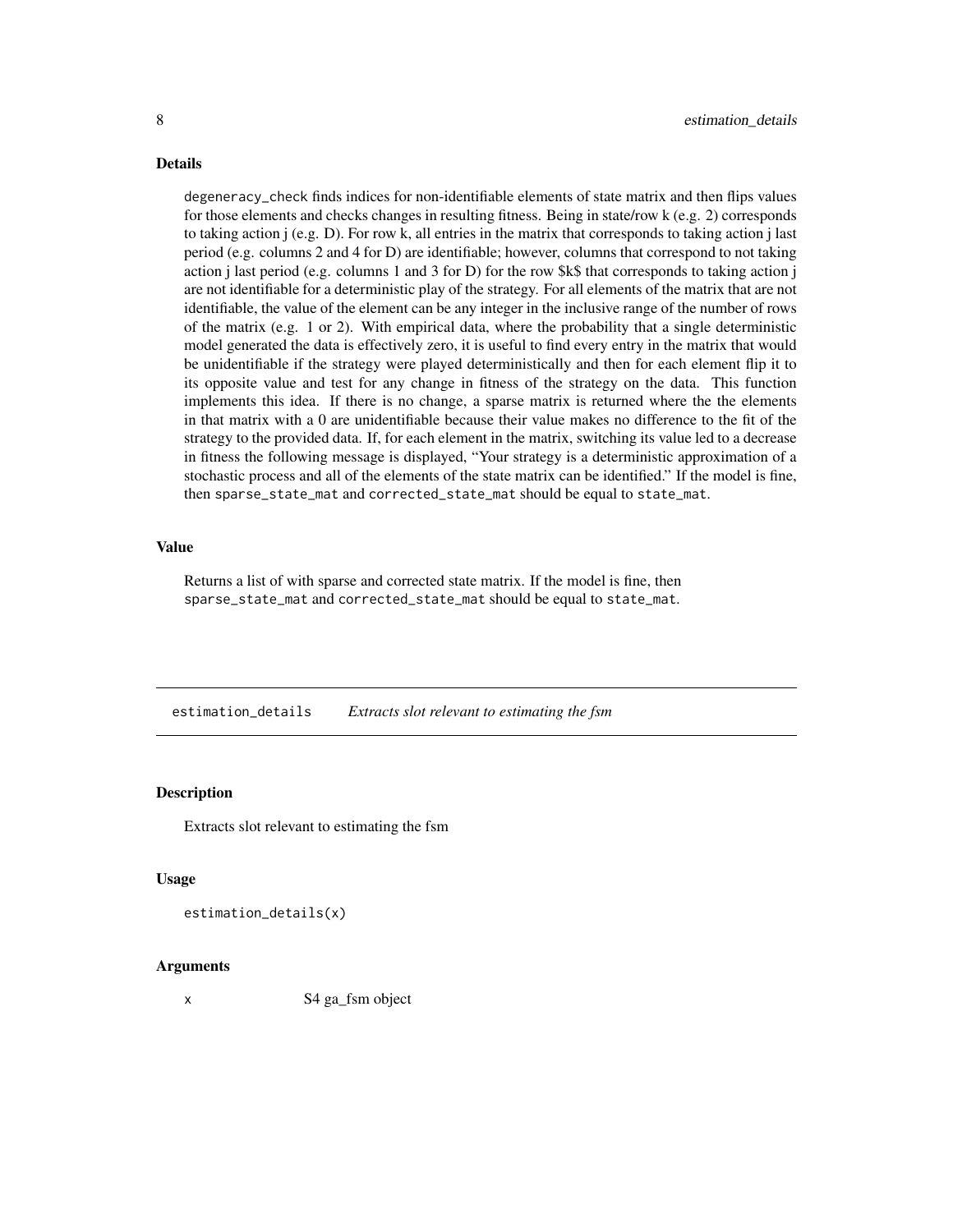<span id="page-8-1"></span><span id="page-8-0"></span>

# Description

evolve\_model uses a genetic algorithm to estimate a finite-state machine model, primarily for understanding and predicting decision-making.

# Usage

```
evolve_model(data, test_data = NULL, drop_nzv = FALSE,
       measure = c("accuracy", "sens", "spec", "ppv"),
       states = NULL, cv = FALSE, max\_states = NULL, k = 2,actions = NULL, seed = NULL, popSize = 75,
       pcrossover = 0.8, pmutation = 0.1, maxiter = 50,
       run = 25, parallel = FALSE, priors = NULL,
       verbose = TRUE, return_best = TRUE, ntimes = 1)
```

| data      | A data. frame that has columns named "period" and "outcome" (period is the<br>time period that the outcome action was taken), and one to three additional<br>columns, containing predictors. All of the 3-5 columns should be named. The<br>period and outcome columns should be integer vectors and the columns with the<br>predictor variable data should be logical vectors (TRUE, FALSE). If the predictor<br>variable data is not logical, it will coerced to logical with<br>base::as.logical().                                                                                                                                                                                                                                                                                                                                                                                                                           |
|-----------|----------------------------------------------------------------------------------------------------------------------------------------------------------------------------------------------------------------------------------------------------------------------------------------------------------------------------------------------------------------------------------------------------------------------------------------------------------------------------------------------------------------------------------------------------------------------------------------------------------------------------------------------------------------------------------------------------------------------------------------------------------------------------------------------------------------------------------------------------------------------------------------------------------------------------------|
| test_data | Optional data. frame that has "period" and "outcome" columns, with one to<br>three additional columns containing predictors. All of the (3-5 columns) should<br>be named. The outcome variable is the decision the decision-maker took for that<br>period. This data. frame should be in the same format and have the same order<br>of columns as the data.frame passed to the required data argument.                                                                                                                                                                                                                                                                                                                                                                                                                                                                                                                           |
| drop_nzv  | Optional logical vector length one specifying whether predictors variables with<br>variance in provided data near zero should be dropped before model building.<br>Default is FALSE. See caret:: nearZeroVar(), which calls:<br>caret::nzv().                                                                                                                                                                                                                                                                                                                                                                                                                                                                                                                                                                                                                                                                                    |
| measure   | Optional length one character vector that is either: "accuracy", "sens", "spec", or<br>"ppv". This specifies what measure of predictive performance to use for train-<br>ing and evaluating the model. The default measure is "accuracy". However,<br>accuracy can be a problematic measure when the classes are imbalanced in the<br>samples, i.e. if a class the model is trying to predict is very rare. Alternatives<br>to accuracy are available that illuminate different aspects of predictive power.<br>Sensitivity answers the question, " given that a result is truly an event, what is<br>the probability that the model will predict an event?" Specificity answers the<br>question, "given that a result is truly not an event, what is the probability that<br>the model will predict a negative?" Positive predictive value answers, "what is<br>the percent of predicted positives that are actually positive?" |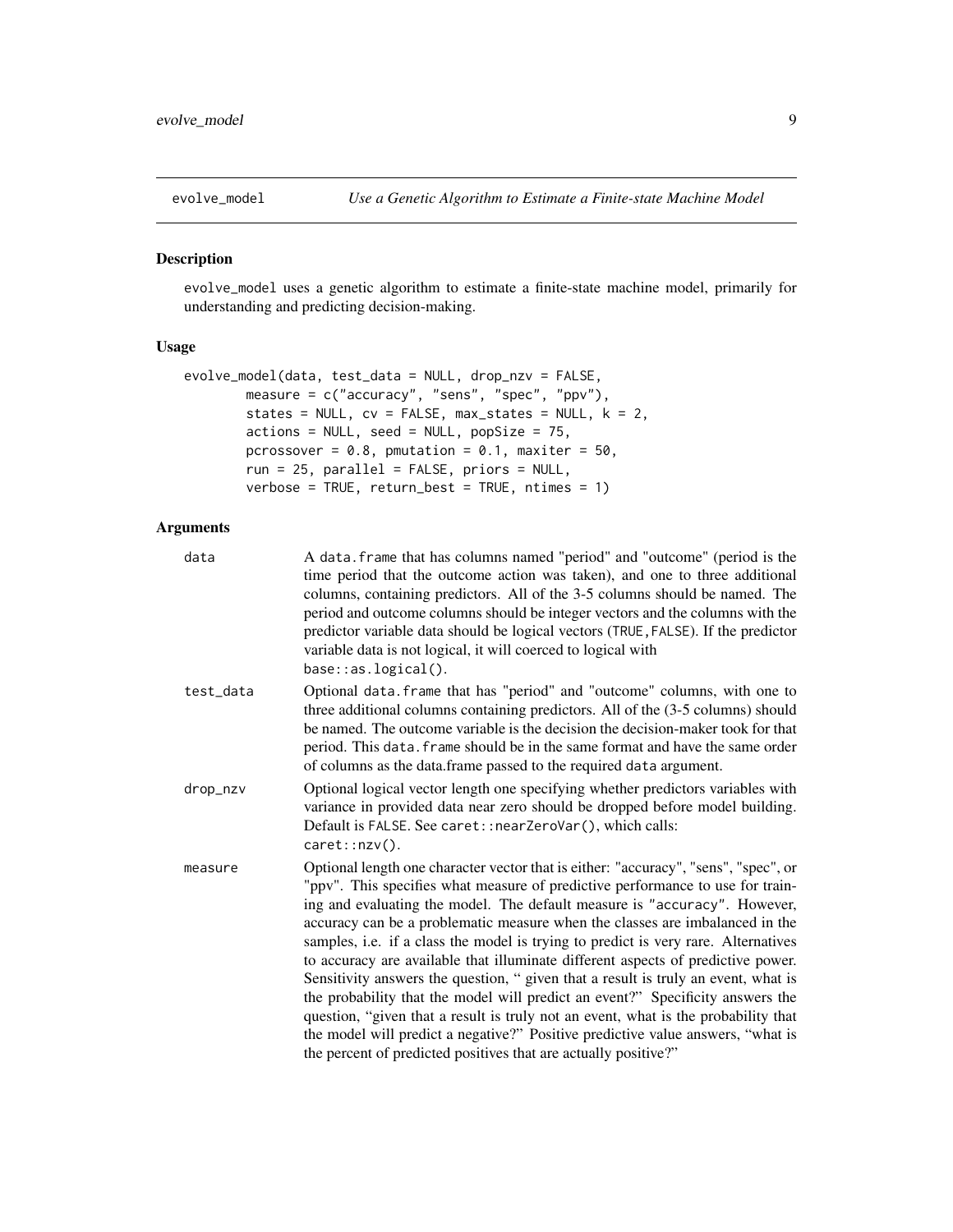| states     | Optional numeric vector with the number of states. If not provided, will be set<br>to max(data\$outcome).                                                                                                                                                                                                                                                                                                                  |
|------------|----------------------------------------------------------------------------------------------------------------------------------------------------------------------------------------------------------------------------------------------------------------------------------------------------------------------------------------------------------------------------------------------------------------------------|
| CV         | Optional logical vector length one for whether cross-validation should be con-<br>ducted on training data to select optimal number of states. This can drasti-<br>cally increase computation time because if TRUE, it will run evolve_model<br>k*max_states times to estimate optimal value for states. Ties are broken by<br>choosing the smaller number of states. Default is FALSE.                                     |
| max_states | Optional numeric vector length one only relevant if cv==TRUE. It specifies how<br>up to how many states that cross-validation should search through. If not pro-<br>vided, will be set to states + 1.                                                                                                                                                                                                                      |
| k          | Optional numeric vector length one only relevant if cv==TRUE, specifying num-<br>ber of folds for cross-validation.                                                                                                                                                                                                                                                                                                        |
| actions    | Optional numeric vector with the number of actions. If not provided, then ac-<br>tions will be set as the number of unique values in the outcome vector.                                                                                                                                                                                                                                                                   |
| seed       | Optional numeric vector length one.                                                                                                                                                                                                                                                                                                                                                                                        |
| popSize    | Optional numeric vector length one specifying the size of the GA population. A<br>larger number will increase the probability of finding a very good solution but<br>will also increase the computation time. This is passed to the GA::ga() function<br>of the GA package.                                                                                                                                                |
| pcrossover | Optional numeric vector length one specifying probability of crossover for GA.<br>This is passed to the GA::ga() function of the GA package.                                                                                                                                                                                                                                                                               |
| pmutation  | Optional numeric vector length one specifying probability of mutation for GA.<br>This is passed to the $GA::ga()$ function of the $GA$ package.                                                                                                                                                                                                                                                                            |
| maxiter    | Optional numeric vector length one specifying max number of iterations for<br>stopping the GA evolution. A larger number will increase the probability of<br>finding a very good solution but will also increase the computation time. This is<br>passed to the GA::ga() function of the GA package. maxiter is scaled by how<br>many parameters are in the model:<br>maxiter <-maxiter + ((maxiter*(nBits^2)) / maxiter). |
| run        | Optional numeric vector length one specifying max number of consecutive iter-<br>ations without improvement in best fitness score for stopping the GA evolution.<br>A larger number will increase the probability of finding a very good solution but<br>will also increase the computation time. This is passed to the GA::ga() function<br>of the GA package.                                                            |
| parallel   | Optional logical vector length one. For running the GA evolution in parallel.<br>Depending on the number of cores registered and the memory on your machine,<br>this can make the process much faster, but only works for Unix-based machines<br>that can fork the processes.                                                                                                                                              |
| priors     | Optional numeric matrix of solutions strings to be included in the initialization.<br>User needs to use a decoder function to translate prior decision models into bits<br>and then provide them. If this is not specified, then random priors are automati-<br>cally created.                                                                                                                                             |
| verbose    | Optional logical vector length one specifying whether helpful messages should<br>be displayed on the user's console or not.                                                                                                                                                                                                                                                                                                |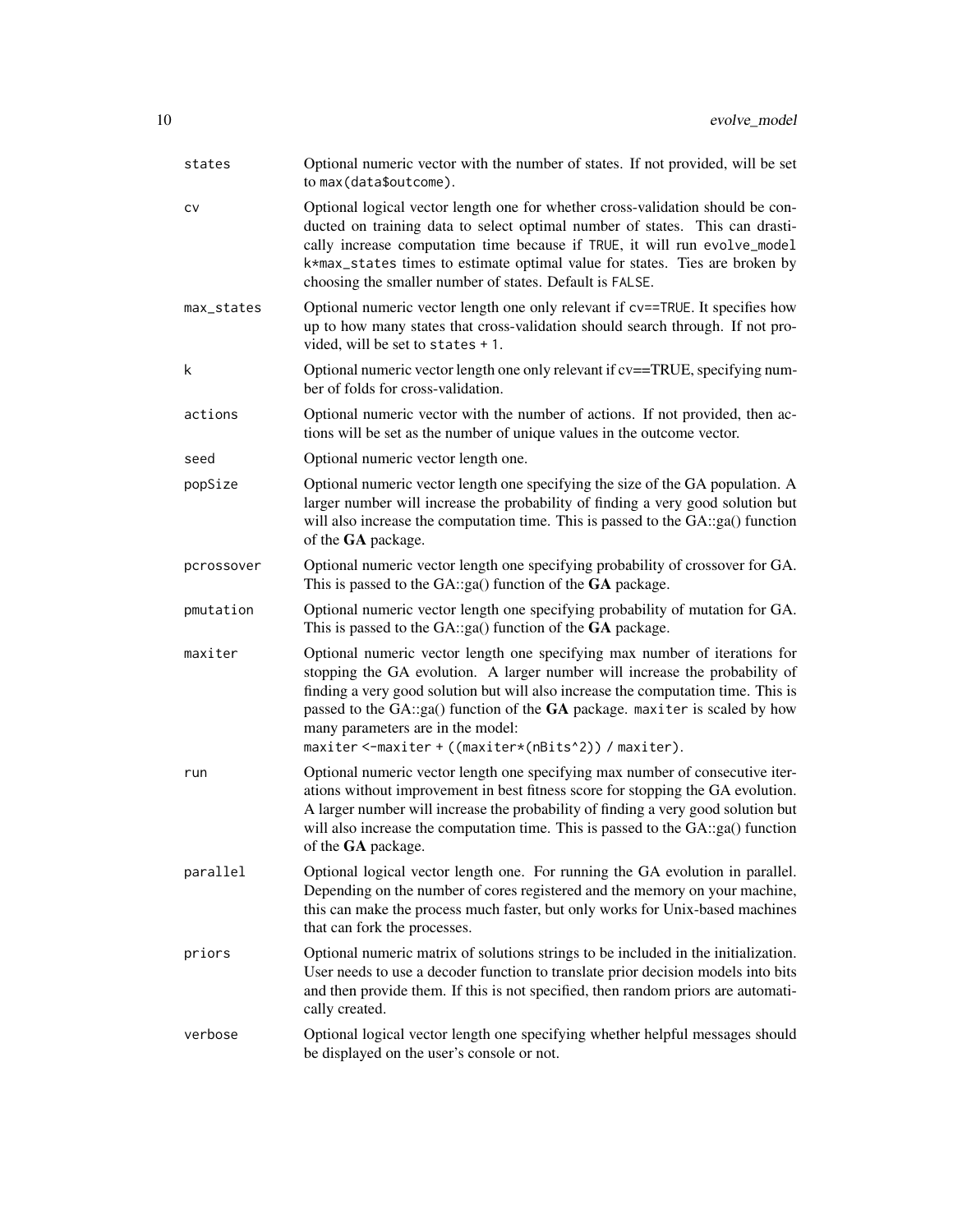<span id="page-10-0"></span>

| return best | Optional logical vector length one specifying whether to return just the best<br>model or all models. Only relevant if ntimes $> 1$ . Default is TRUE. |
|-------------|--------------------------------------------------------------------------------------------------------------------------------------------------------|
| ntimes      | Optional integer vector length one specifying the number of times to estimate<br>model. Default is 1 time.                                             |

#### Details

This is the main function of the **datafsm** package. It relies on the **GA** package for genetic algorithm optimization. evolve\_model takes data on predictors and data on the outcome. It automatically creates a fitness function that takes the data, an action vector evolve\_model generates, and a state matrix evolve\_model generates as input and returns numeric vector of the same length as the outcome. evolve\_model then computes a fitness score for that potential solution FSM by comparing it to the provided outcome. This is repeated for every FSM in the population and then the probability of selection for the next generation is proportional to the fitness scores. The default is also for the function to call itself recursively while varying the number of states inside a cross-validation loop in order to estimate the optimal number of states.

If parallel is set to TRUE, then these evaluations are distributed across the available processors of the computer using the doParallel package, otherwise, the evaluations of fitness are conducted sequentially. Because this fitness function that evolve\_model creates must loop through all the data every time it is evaluated and we need to evaluate many possible solution FSMs, the fitness function is implemented in C++ so it is very fast.

evolve\_model uses a stochastic meta-heuristic optimization routine to estimate the parameters that define a FSM model. Generalized simulated annealing, or tabu search could work, but they are more difficult to parallelize. The current version uses the  $GA$  package's genetic algorithm because GAs perform well in rugged search spaces to solve integer optimization problems, are a natural complement to our binary string representation of FSMs, and are easily parallelized.

This function evolves the models on training data and then, if a test set is provided, uses the best solution to make predictions on test data. Finally, the function returns the GA object and the decoded version of the best string in the population. See [ga\\_fsm](#page-17-1) for the details of the slots (objects) that this type of object will have.

#### Value

Returns an S4 object of class ga\_fsm. See [ga\\_fsm](#page-17-1) for the details of the slots (objects) that this type of object will have and for information on the methods that can be used to summarize the calling and execution of evolve\_model(), including summary, print, and plot. Timing measurement is in seconds.

# References

Luca Scrucca (2013). GA: A Package for Genetic Algorithms in R. Journal of Statistical Software, 53(4), 1-37. URL <http://www.jstatsoft.org/v53/i04/>.

#### Examples

```
## Not run:
# Create data:
cdata < - data.frame(period = rep(1:10, 1000),
```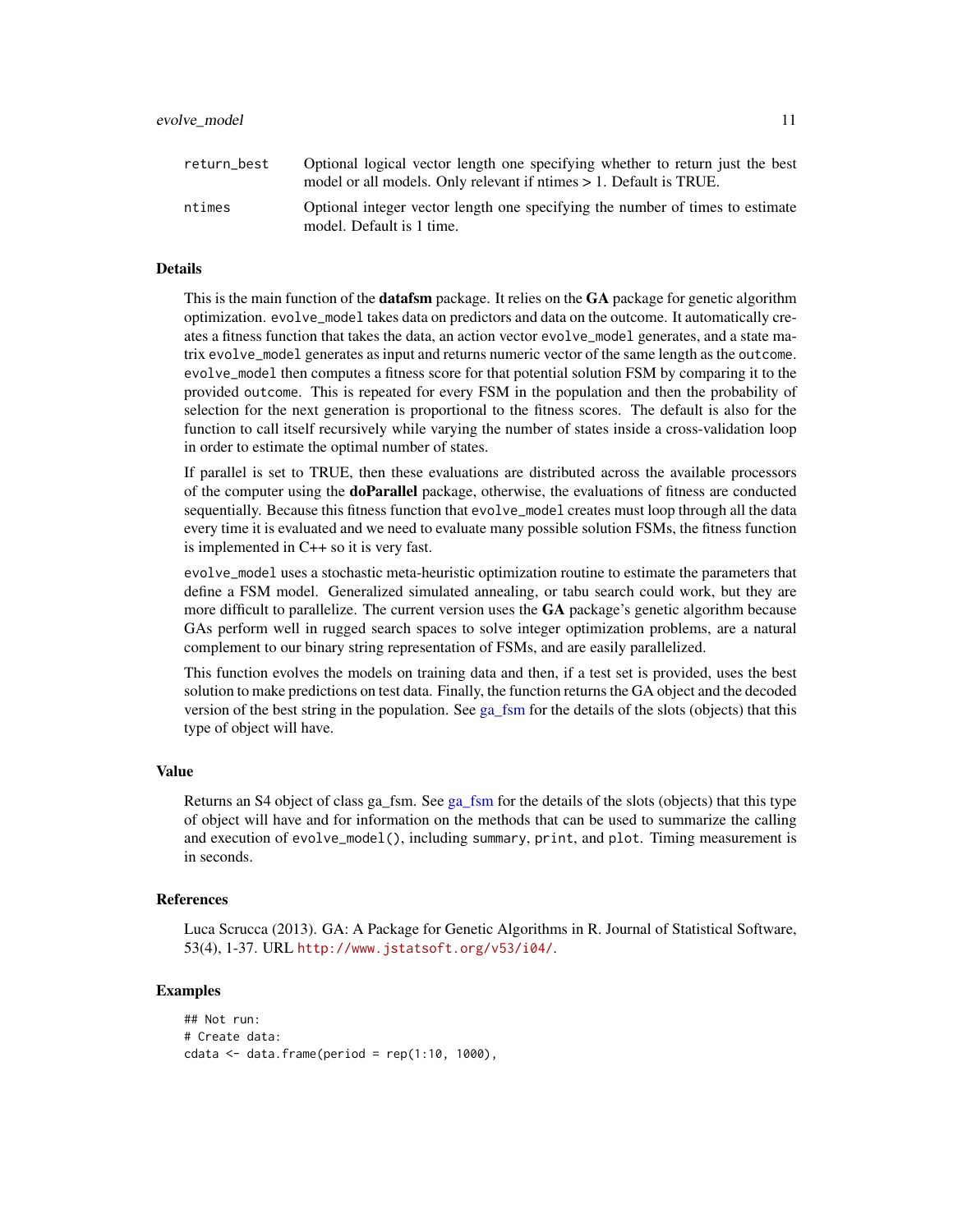```
outcome = rep(1:2, 5000),my.decision1 = sample(1:0, 10000, TRUE),other.decision1 = sample(1:0, 10000, TRUE))
(res <- evolve_model(cdata, cv=FALSE))
summary(res)
plot(res, action_label = c("C", "D"))
library(GA)
plot(estimation_details(res))
## End(Not run)
# In scripts, it can makes sense to set parallel to
# 'as.logical(Sys.info()['sysname'] != 'Windows')'.
```
<span id="page-11-1"></span>evolve\_model\_cv *Estimate Optimal Number of States of a Finite-state Machine Model*

#### Description

evolve\_model\_cv calls evolve\_model with varied numbers of states and compares their performance with cross-validation.

#### Usage

```
evolve_model_cv(data, measure, k, actions, max_states, seed,
       popSize, pcrossover, pmutation, maxiter, run, parallel,
       verbose, ntimes)
```

| data    | A data. frame that has columns named "period" and "outcome" (period is the<br>time period that the outcome action was taken), and one to three additional<br>columns, containing predictors. All of the 3-5 columns should be named. The<br>period and outcome columns should be integer vectors and the columns with the<br>predictor variable data should be logical vectors (TRUE, FALSE). If the predictor<br>variable data is not logical, it will coerced to logical with<br>$base::as.logical()$ .                                                                                                                                                                                                                                                                                                                                                                                                                        |
|---------|----------------------------------------------------------------------------------------------------------------------------------------------------------------------------------------------------------------------------------------------------------------------------------------------------------------------------------------------------------------------------------------------------------------------------------------------------------------------------------------------------------------------------------------------------------------------------------------------------------------------------------------------------------------------------------------------------------------------------------------------------------------------------------------------------------------------------------------------------------------------------------------------------------------------------------|
| measure | Optional length one character vector that is either: "accuracy", "sens", "spec", or<br>"ppv". This specifies what measure of predictive performance to use for train-<br>ing and evaluating the model. The default measure is "accuracy". However,<br>accuracy can be a problematic measure when the classes are imbalanced in the<br>samples, i.e. if a class the model is trying to predict is very rare. Alternatives<br>to accuracy are available that illuminate different aspects of predictive power.<br>Sensitivity answers the question, " given that a result is truly an event, what is<br>the probability that the model will predict an event?" Specificity answers the<br>question, "given that a result is truly not an event, what is the probability that<br>the model will predict a negative?" Positive predictive value answers, "what is<br>the percent of predicted positives that are actually positive?" |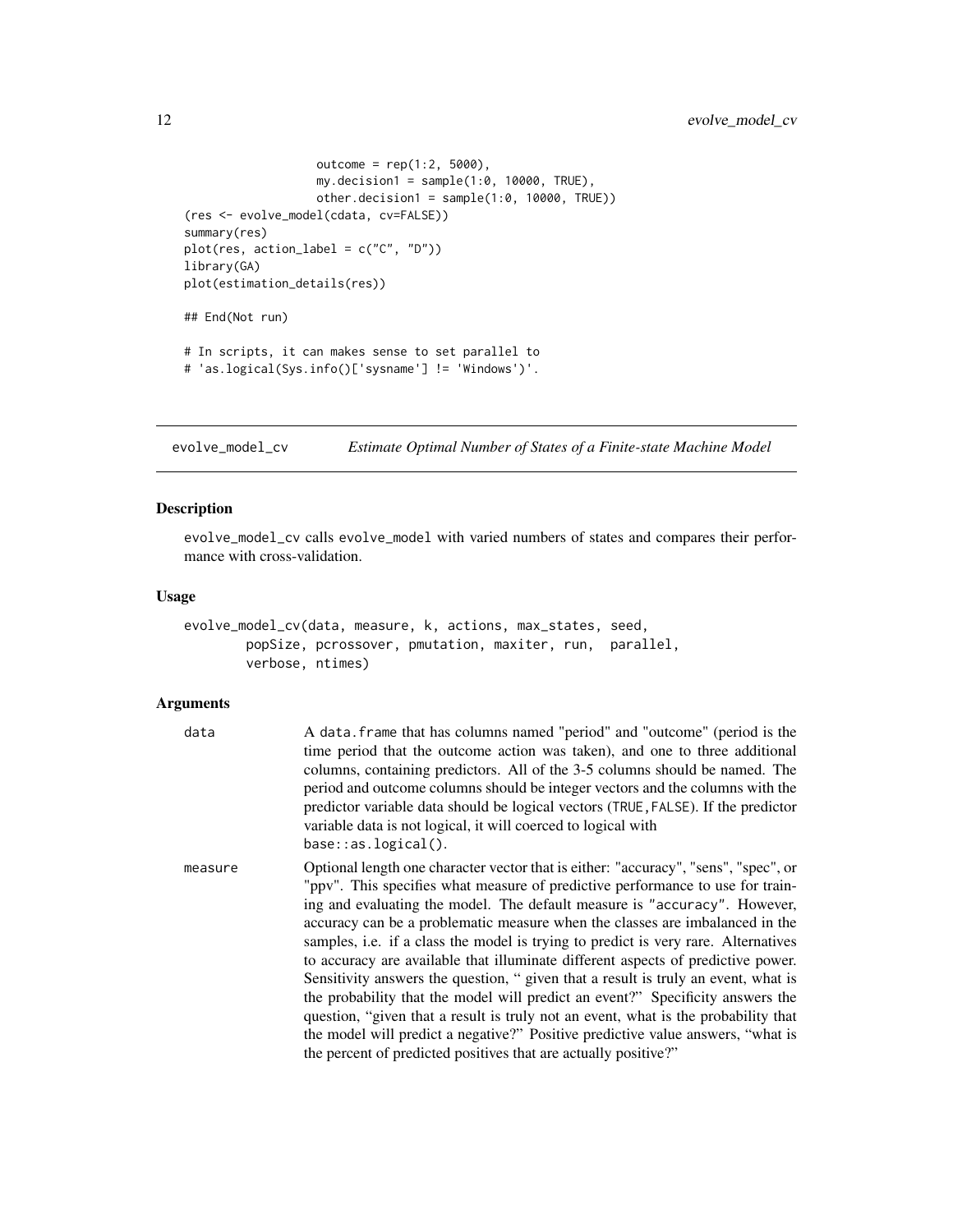| k          | Optional numeric vector length one only relevant if cv==TRUE, specifying num-<br>ber of folds for cross-validation.                                                                                                                                                                                                                                                                                                        |
|------------|----------------------------------------------------------------------------------------------------------------------------------------------------------------------------------------------------------------------------------------------------------------------------------------------------------------------------------------------------------------------------------------------------------------------------|
| actions    | Optional numeric vector with the number of actions. If not provided, then ac-<br>tions will be set as the number of unique values in the outcome vector.                                                                                                                                                                                                                                                                   |
| max_states | Optional numeric vector length one only relevant if cv==TRUE. It specifies how<br>up to how many states that cross-validation should search through. If not pro-<br>vided, will be set to states + 1.                                                                                                                                                                                                                      |
| seed       | Optional numeric vector length one.                                                                                                                                                                                                                                                                                                                                                                                        |
| popSize    | Optional numeric vector length one specifying the size of the GA population. A<br>larger number will increase the probability of finding a very good solution but<br>will also increase the computation time. This is passed to the GA::ga() function<br>of the GA package.                                                                                                                                                |
| pcrossover | Optional numeric vector length one specifying probability of crossover for GA.<br>This is passed to the $GA::ga()$ function of the $GA$ package.                                                                                                                                                                                                                                                                           |
| pmutation  | Optional numeric vector length one specifying probability of mutation for GA.<br>This is passed to the GA::ga() function of the GA package.                                                                                                                                                                                                                                                                                |
| maxiter    | Optional numeric vector length one specifying max number of iterations for<br>stopping the GA evolution. A larger number will increase the probability of<br>finding a very good solution but will also increase the computation time. This is<br>passed to the GA::ga() function of the GA package. maxiter is scaled by how<br>many parameters are in the model:<br>maxiter <-maxiter + ((maxiter*(nBits^2)) / maxiter). |
| run        | Optional numeric vector length one specifying max number of consecutive iter-<br>ations without improvement in best fitness score for stopping the GA evolution.<br>A larger number will increase the probability of finding a very good solution but<br>will also increase the computation time. This is passed to the GA::ga() function<br>of the GA package.                                                            |
| parallel   | Optional logical vector length one. For running the GA evolution in parallel.<br>Depending on the number of cores registered and the memory on your machine,<br>this can make the process much faster, but only works for Unix-based machines<br>that can fork the processes.                                                                                                                                              |
| verbose    | Optional logical vector length one specifying whether helpful messages should<br>be displayed on the user's console or not.                                                                                                                                                                                                                                                                                                |
| ntimes     | Optional integer vector length one specifying the number of times to estimate<br>model. Default is 1 time.                                                                                                                                                                                                                                                                                                                 |

# Value

Returns the number of states that maximizes the measure, e.g. accuracy.

# References

Luca Scrucca (2013). GA: A Package for Genetic Algorithms in R. Journal of Statistical Software, 53(4), 1-37. URL <http://www.jstatsoft.org/v53/i04/>.

Hastie, T., R. Tibshirani, and J. Friedman. (2009). The Elements of Statistical Learning: Data Mining, Inference, and Prediction, Second Edition. 2nd ed. New York, NY: Springer.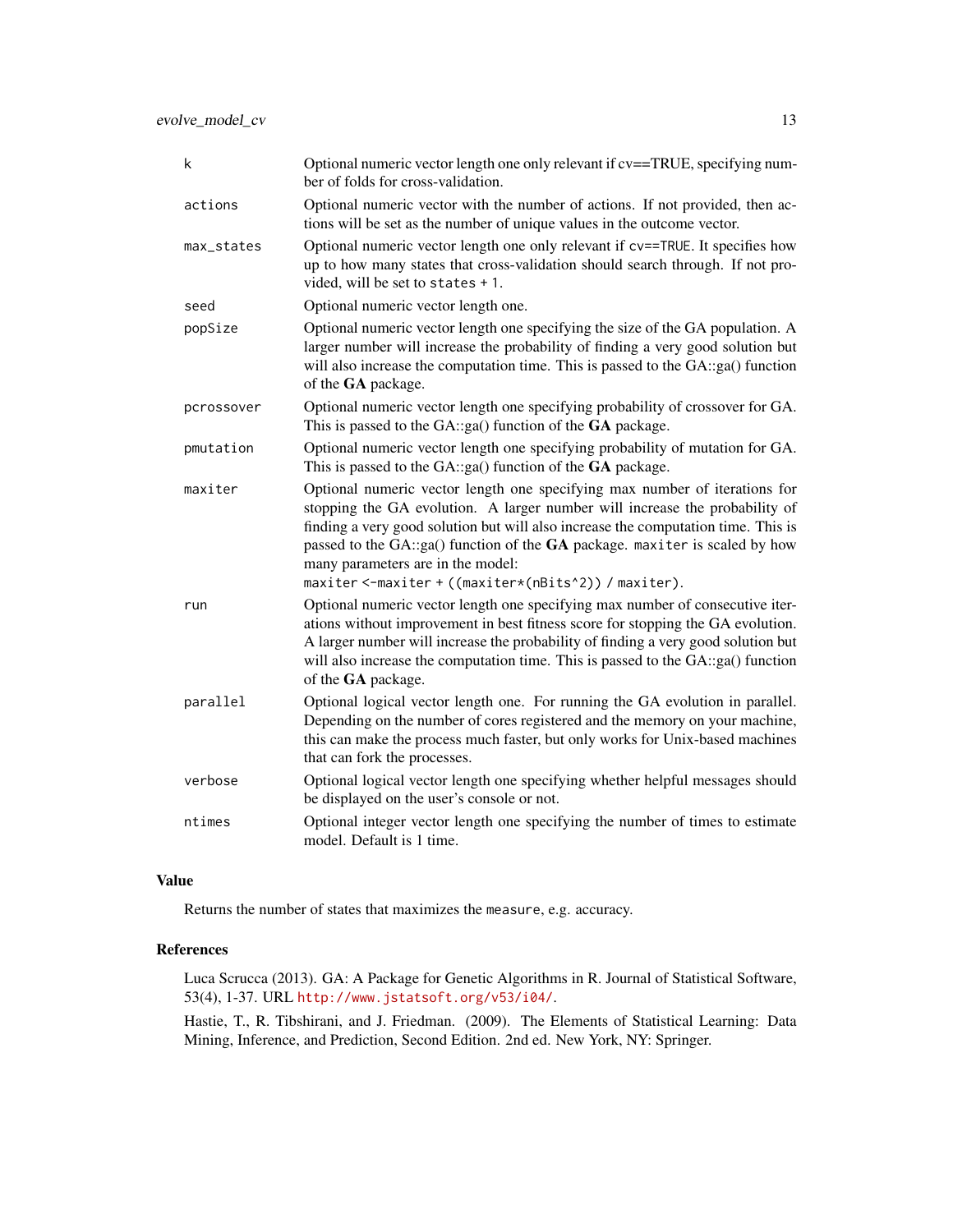<span id="page-13-0"></span>evolve\_model\_ntimes *Use a Genetic Algorithm to Estimate a Finite-state Machine Model n-times*

#### Description

evolve\_model uses a genetic algorithm to estimate a finite-state machine model, primarily for understanding and predicting decision-making.

#### Usage

```
evolve_model_ntimes(data, test_data = NULL, drop_nzv = FALSE,
        measure = c("accuracy", "sens", "spec", "ppv"),
        states = NULL, cv = FALSE, max\_states = NULL, k = 2,actions = NULL, seed = NULL, popSize = 75,
        pcrossover = 0.8, pmutation = 0.1, maxiter = 50,
        run = 25, parallel = FALSE, priors = NULL,
        verbose = TRUE, return_best = TRUE, ntimes = 10,
        cores = NULL)
```

| data      | A data. frame that has columns named "period" and "outcome" (period is the<br>time period that the outcome action was taken), and one to three additional<br>columns, containing predictors. All of the 3-5 columns should be named. The<br>period and outcome columns should be integer vectors and the columns with the<br>predictor variable data should be logical vectors (TRUE, FALSE). If the predictor<br>variable data is not logical, it will coerced to logical with<br>$base::as.logical()$ .                                                                                                                                                                            |
|-----------|--------------------------------------------------------------------------------------------------------------------------------------------------------------------------------------------------------------------------------------------------------------------------------------------------------------------------------------------------------------------------------------------------------------------------------------------------------------------------------------------------------------------------------------------------------------------------------------------------------------------------------------------------------------------------------------|
| test_data | Optional data. frame that has "period" and "outcome" columns, with one to<br>three additional columns containing predictors. All of the (3-5 columns) should<br>be named. The outcome variable is the decision the decision-maker took for that<br>period. This data. frame should be in the same format and have the same order<br>of columns as the data.frame passed to the required data argument.                                                                                                                                                                                                                                                                               |
| drop_nzv  | Optional logical vector length one specifying whether predictors variables with<br>variance in provided data near zero should be dropped before model building.<br>Default is FALSE. See caret:: nearZeroVar(), which calls:<br>$caret::nzv()$ .                                                                                                                                                                                                                                                                                                                                                                                                                                     |
| measure   | Optional length one character vector that is either: "accuracy", "sens", "spec", or<br>"ppv". This specifies what measure of predictive performance to use for train-<br>ing and evaluating the model. The default measure is "accuracy". However,<br>accuracy can be a problematic measure when the classes are imbalanced in the<br>samples, i.e. if a class the model is trying to predict is very rare. Alternatives<br>to accuracy are available that illuminate different aspects of predictive power.<br>Sensitivity answers the question, " given that a result is truly an event, what is<br>the probability that the model will predict an event?" Specificity answers the |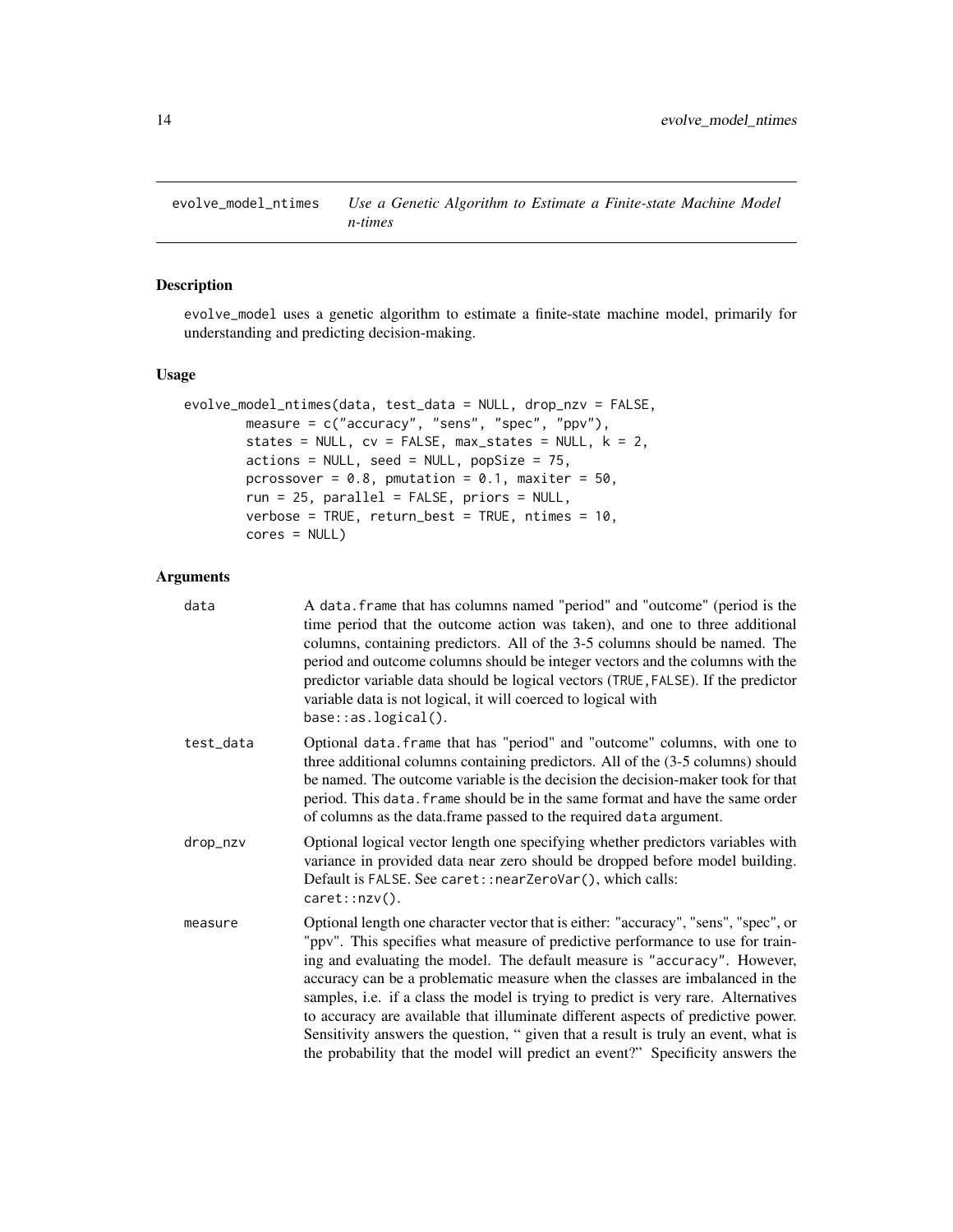|            | question, "given that a result is truly not an event, what is the probability that<br>the model will predict a negative?" Positive predictive value answers, "what is<br>the percent of predicted positives that are actually positive?"                                                                                                                                                                                   |
|------------|----------------------------------------------------------------------------------------------------------------------------------------------------------------------------------------------------------------------------------------------------------------------------------------------------------------------------------------------------------------------------------------------------------------------------|
| states     | Optional numeric vector with the number of states. If not provided, will be set<br>to max(data\$outcome).                                                                                                                                                                                                                                                                                                                  |
| CV         | Optional logical vector length one for whether cross-validation should be con-<br>ducted on training data to select optimal number of states. This can drasti-<br>cally increase computation time because if TRUE, it will run evolve_model<br>k*max_states times to estimate optimal value for states. Ties are broken by<br>choosing the smaller number of states. Default is FALSE.                                     |
| max_states | Optional numeric vector length one only relevant if cv==TRUE. It specifies how<br>up to how many states that cross-validation should search through. If not pro-<br>vided, will be set to states + 1.                                                                                                                                                                                                                      |
| k          | Optional numeric vector length one only relevant if cv==TRUE, specifying num-<br>ber of folds for cross-validation.                                                                                                                                                                                                                                                                                                        |
| actions    | Optional numeric vector with the number of actions. If not provided, then ac-<br>tions will be set as the number of unique values in the outcome vector.                                                                                                                                                                                                                                                                   |
| seed       | Optional numeric vector length one.                                                                                                                                                                                                                                                                                                                                                                                        |
| popSize    | Optional numeric vector length one specifying the size of the GA population. A<br>larger number will increase the probability of finding a very good solution but<br>will also increase the computation time. This is passed to the GA::ga() function<br>of the GA package.                                                                                                                                                |
| pcrossover | Optional numeric vector length one specifying probability of crossover for GA.<br>This is passed to the GA::ga() function of the GA package.                                                                                                                                                                                                                                                                               |
| pmutation  | Optional numeric vector length one specifying probability of mutation for GA.<br>This is passed to the GA::ga() function of the GA package.                                                                                                                                                                                                                                                                                |
| maxiter    | Optional numeric vector length one specifying max number of iterations for<br>stopping the GA evolution. A larger number will increase the probability of<br>finding a very good solution but will also increase the computation time. This is<br>passed to the GA::ga() function of the GA package. maxiter is scaled by how<br>many parameters are in the model:<br>maxiter <-maxiter + ((maxiter*(nBits^2)) / maxiter). |
| run        | Optional numeric vector length one specifying max number of consecutive iter-                                                                                                                                                                                                                                                                                                                                              |
|            | ations without improvement in best fitness score for stopping the GA evolution.<br>A larger number will increase the probability of finding a very good solution but<br>will also increase the computation time. This is passed to the GA::ga() function<br>of the GA package.                                                                                                                                             |
| parallel   | Optional logical vector length one. For running the GA evolution in parallel.<br>Depending on the number of cores registered and the memory on your machine,<br>this can make the process much faster, but only works for Unix-based machines<br>that can fork the processes.                                                                                                                                              |
| priors     | Optional numeric matrix of solutions strings to be included in the initialization.<br>User needs to use a decoder function to translate prior decision models into bits<br>and then provide them. If this is not specified, then random priors are automati-<br>cally created.                                                                                                                                             |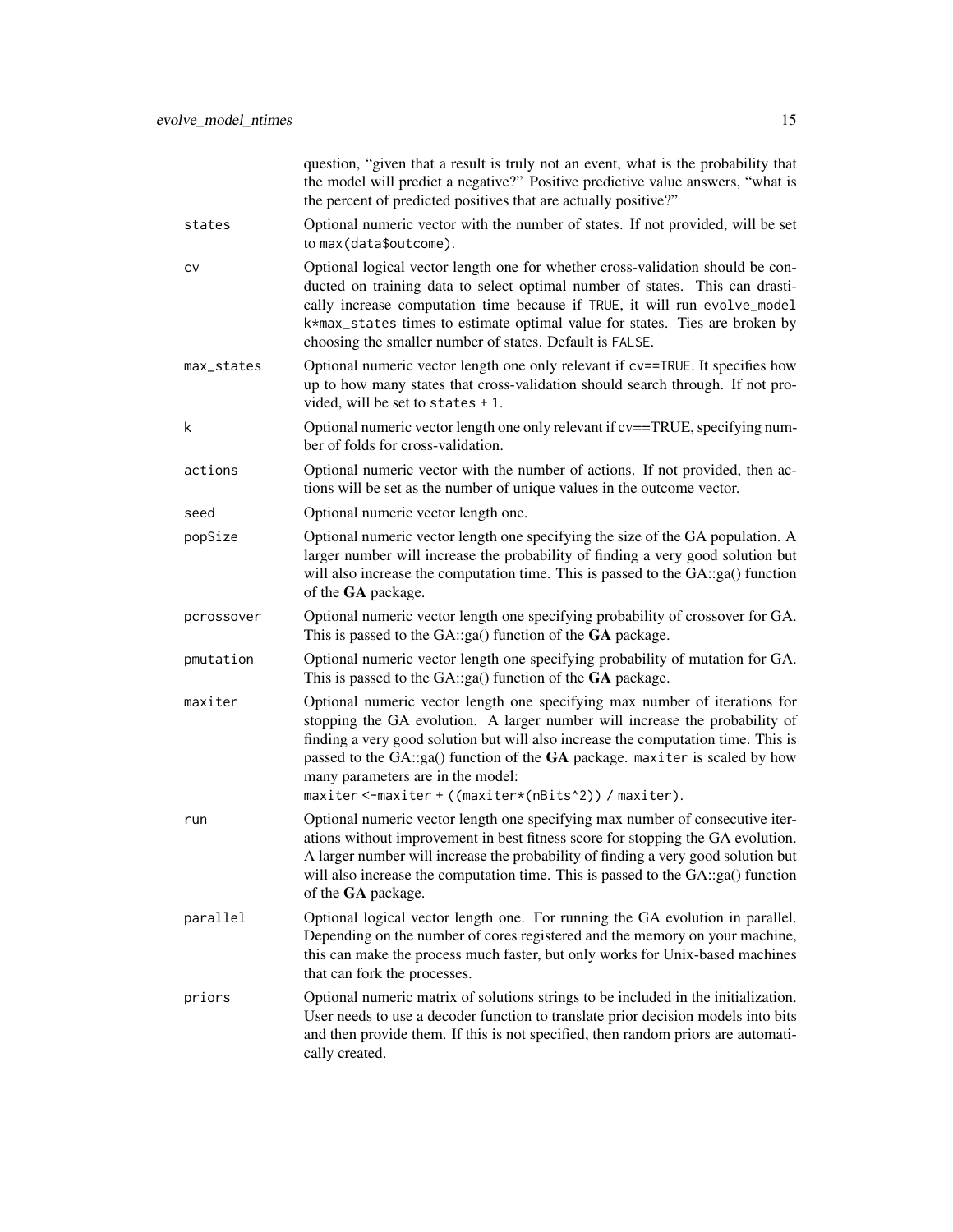<span id="page-15-0"></span>

| verbose     | Optional logical vector length one specifying whether helpful messages should<br>be displayed on the user's console or not.                         |
|-------------|-----------------------------------------------------------------------------------------------------------------------------------------------------|
| return_best | Optional logical vector length one specifying whether to return just the best<br>model or all models. Only relevant if ntimes > 1. Default is TRUE. |
| ntimes      | Optional integer vector length one specifying the number of times to estimate<br>model. Default is 1 time.                                          |
| cores       | integer vector length one specifying number of cores to use if parallel is TRUE.                                                                    |

# Details

This function of the **datafsm** package applies the evolve\_model function multiple times and then returns a list with either all the models or the best one.

evolve\_model uses a stochastic meta-heuristic optimization routine to estimate the parameters that define a FSM model. Because this is not guaranteed to return the best result, we run it many times.

#### Value

Returns a list where each element is an S4 object of class ga\_fsm. See [ga\\_fsm](#page-17-1) for the details of the slots (objects) that this type of object will have and for information on the methods that can be used to summarize the calling and execution of evolve\_model(), including summary, print, and plot.

#### Examples

```
## Not run:
# Create data:
cdata < - data. frame(period = rep(1:10, 1000),
                   outcome = rep(1:2, 5000),my.decision1 = sample(1:0, 10000, TRUE),
                   other.decision1 = sample(1:0, 10000, TRUE))
(res <- evolve_model_ntimes(cdata, ntimes=2))
(res <- evolve_model_ntimes(cdata, return_best = FALSE, ntimes=2))
## End(Not run)
```
find\_wildcards *Find Indices for Non-identifiable Elements of State Matrix.*

#### Description

find\_wildcards finds indices for non-identifiable elements of state matrix.

#### Usage

find\_wildcards(state\_mat, action\_vec, cols)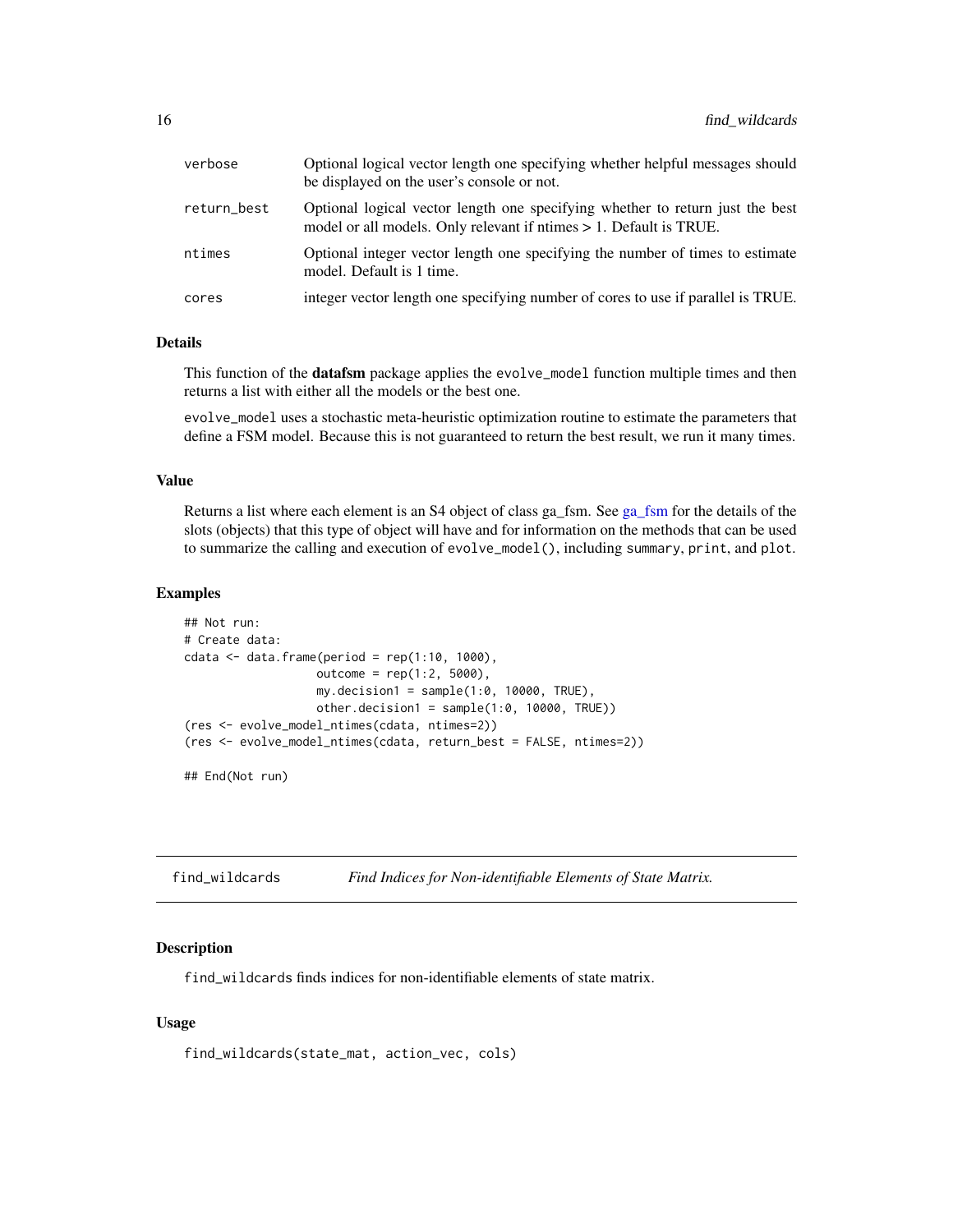#### <span id="page-16-0"></span>fitnessCPP 17

#### Arguments

| state_mat  | Numeric matrix with rows as states and columns as predictors.                                                                                                                                                                                                                                                                                                       |
|------------|---------------------------------------------------------------------------------------------------------------------------------------------------------------------------------------------------------------------------------------------------------------------------------------------------------------------------------------------------------------------|
| action_vec | Numeric vector indicating what action to take for each state.                                                                                                                                                                                                                                                                                                       |
| cols       | Numeric vector same length as number of columns of the state matrix<br>(state_mat) with the action that each column of the state matrix corresponds to<br>the decision model taking in the previous period. This is only relevant when the<br>predictor variables of the FSM are lagged outcomes that include the previous<br>actions taken by that decision model. |

# Details

This is a helper function for [degeneracy\\_check](#page-6-1).

#### Value

Returns a list of indices (tuples specifying row and column of a matrix).

#### Examples

```
tf<sub>L</sub>state <- matrix(c(1, 1, 1, 1, 2, 2, 2, 2), 2, 4)
tf<sub>-</sub>action \leq matrix(c(1, 2))
find_wildcards(tft_state, tft_action, c(1, 2, 1, 2))
```
<span id="page-16-1"></span>

fitnessCPP *Fitness Function in C++*

## Description

A generated action vector and state matrix are input and this function returns a numeric vector of the same length as the outcome. evolve\_model then computes a fitness score for that potential solution FSM by comparing it to the provided outcome. This is repeated for every FSM in the population and then the probability of selection for the next generation is set to be proportional to the fitness scores. This function is also used in the predict method for the resulting final model that is returned. The function aborts if the user aborts in R, checking every 1000 iterations.

# Usage

```
fitnessCPP(action_vec, state_mat, covariates, period)
```

| action_vec | Integer Vector. |
|------------|-----------------|
| state_mat  | Integer Matrix. |
| covariates | Integer Matrix. |
| period     | Integer Vector. |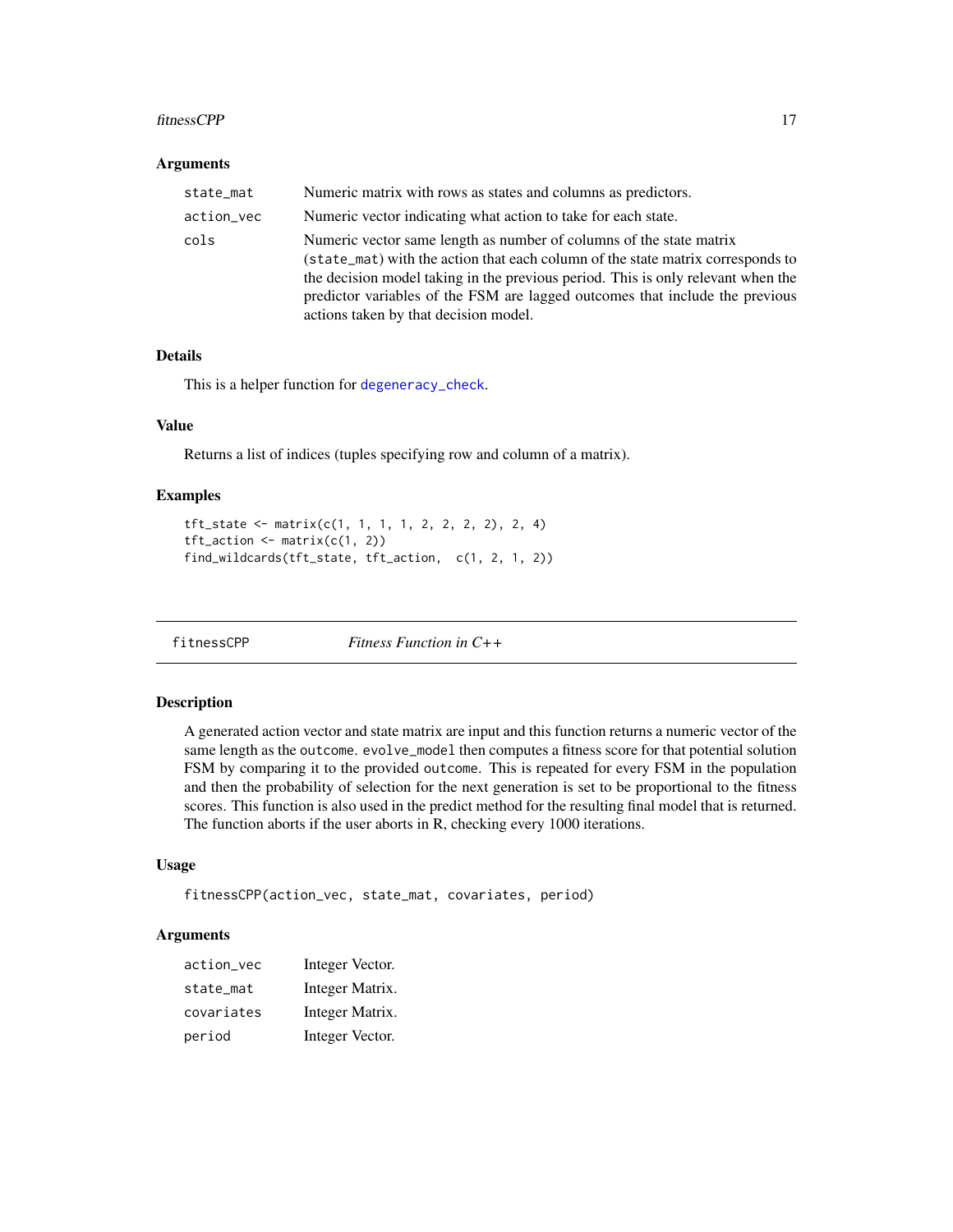<span id="page-17-1"></span><span id="page-17-0"></span>ga\_fsm-class *An S4 class to return the results of using a GA to estimate a FSM with* [evolve\\_model](#page-8-1)*.*

# Description

An S4 class to return the results of using a GA to estimate a FSM with [evolve\\_model](#page-8-1).

Turns ga\_fsm S4 object into list of summaries for printing and then prints it.

Plots ga\_fsm S4 object's state transition matrix

Plots ga\_fsm S4 object's variable importances

Plots ga\_fsm S4 object's variable importances

Extracts slot relevant to estimating the fsm

Extracts performance

Extracts slot of variable importances

Extracts slot of action\_vec

Extracts number of states

Predicts new data with estimated model

## Usage

```
## S4 method for signature 'ga_fsm'
print(x, \ldots)## S4 method for signature 'ga_fsm'
show(object)
## S4 method for signature 'ga_fsm'
summary(object, digits = 3)
## S4 method for signature 'ga_fsm,ANY'
plot(x, y, maintitle = "Transition Diagram",action_label = NULL, transition_label = NULL,
          curvature = c(0.3, 0.6, 0.8))## S4 method for signature 'ga_fsm'
barplot(height, ...)
## S4 method for signature 'ga_fsm'
dotchart(x, labels)
## S4 method for signature 'ga_fsm'
estimation_details(x)
## S4 method for signature 'ga_fsm'
```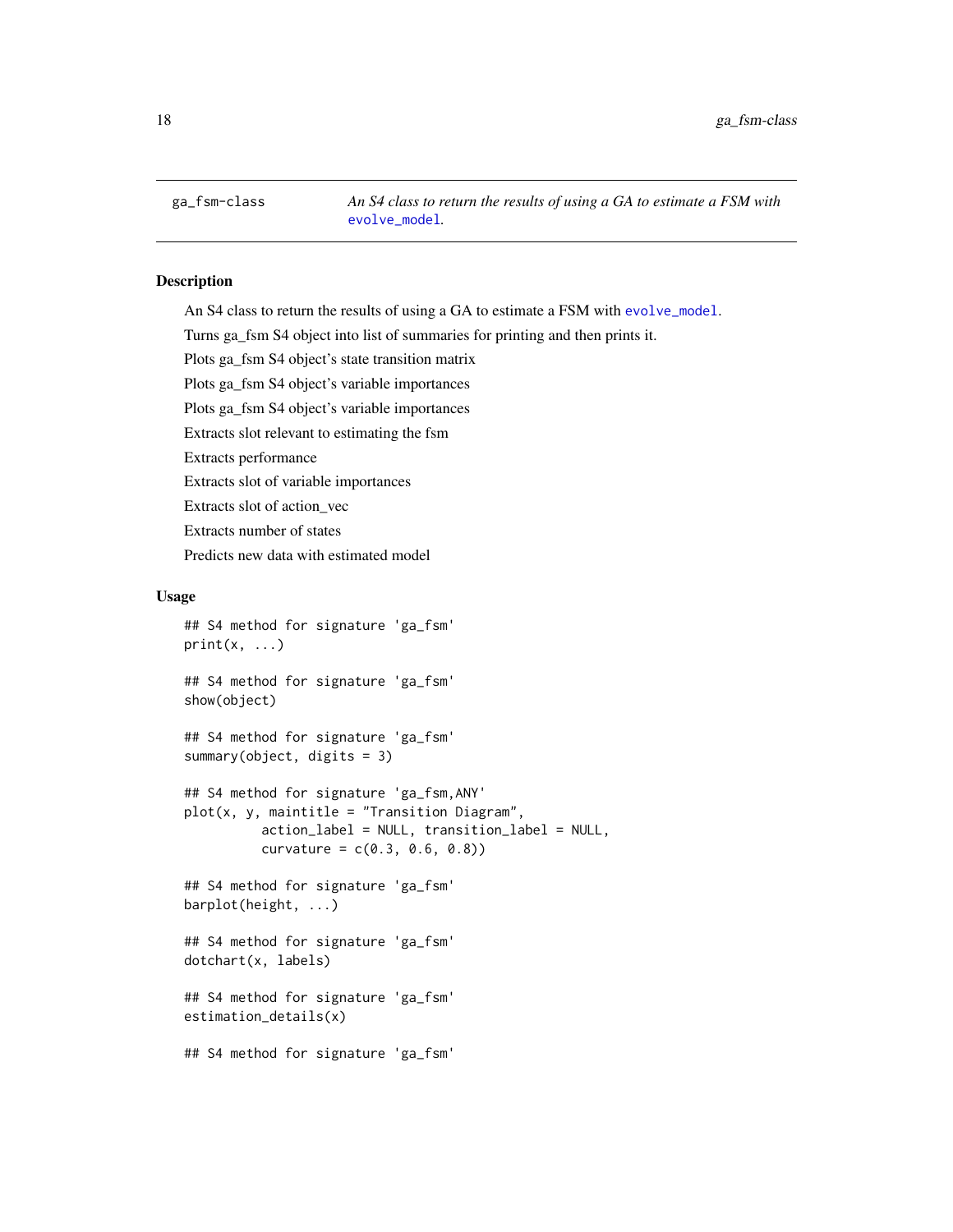# ga\_fsm-class 19

```
best_performance(x)
## S4 method for signature 'ga_fsm'
varImp(x)
## S4 method for signature 'ga_fsm'
action_vec(x)
## S4 method for signature 'ga_fsm'
states(x)
## S4 method for signature 'ga_fsm'
predict(object, data, type = "prob", na.action = stats::na.omit, ...)
```

| X                | S4 ga_fsm object. @export                                                                                                                                                                                                                                                                                                                                                                                                                                                                                 |
|------------------|-----------------------------------------------------------------------------------------------------------------------------------------------------------------------------------------------------------------------------------------------------------------------------------------------------------------------------------------------------------------------------------------------------------------------------------------------------------------------------------------------------------|
| .                | arguments to be passed to/from other methods.                                                                                                                                                                                                                                                                                                                                                                                                                                                             |
| object           | S4 ga_fsm object                                                                                                                                                                                                                                                                                                                                                                                                                                                                                          |
| digits           | Optional numeric vector length one for how many significant digits to print,<br>default is 3.                                                                                                                                                                                                                                                                                                                                                                                                             |
|                  | @export                                                                                                                                                                                                                                                                                                                                                                                                                                                                                                   |
| у                | not used.                                                                                                                                                                                                                                                                                                                                                                                                                                                                                                 |
| maintitle        | optional character vector                                                                                                                                                                                                                                                                                                                                                                                                                                                                                 |
| action_label     | optional character vector same length as action vector, where each ith element<br>corresponds to what that ith element in the action vector represents. This will be<br>used to fill in the states (circles) of the state transition matrix to be plotted.                                                                                                                                                                                                                                                |
| transition_label |                                                                                                                                                                                                                                                                                                                                                                                                                                                                                                           |
|                  | optional character vector same length as number of columns of state transition<br>matrix.                                                                                                                                                                                                                                                                                                                                                                                                                 |
| curvature        | optional numeric vector specifying the curvature of the lines for a diagram of 2<br>or more states.                                                                                                                                                                                                                                                                                                                                                                                                       |
| height           | ga_fsm S4 object                                                                                                                                                                                                                                                                                                                                                                                                                                                                                          |
| labels           | vector of labels for each point. For vectors the default is to use names $(x)$ and for<br>matrices the row labels dimnames $(x)[[1]]$ .                                                                                                                                                                                                                                                                                                                                                                   |
| data             | A data. frame that has columns named "period" and "outcome" (period is the<br>time period that the outcome action was taken), and one to three additional<br>columns, containing predictors. All of the 3-5 columns should be named. The<br>period and outcome columns should be integer vectors and the columns with the<br>predictor variable data should be logical vectors (TRUE, FALSE). If the predictor<br>variable data is not logical, it will coerced to logical with<br>$base::as.logical()$ . |
| type             | Not currently used.                                                                                                                                                                                                                                                                                                                                                                                                                                                                                       |
| na.action        | Optional function.                                                                                                                                                                                                                                                                                                                                                                                                                                                                                        |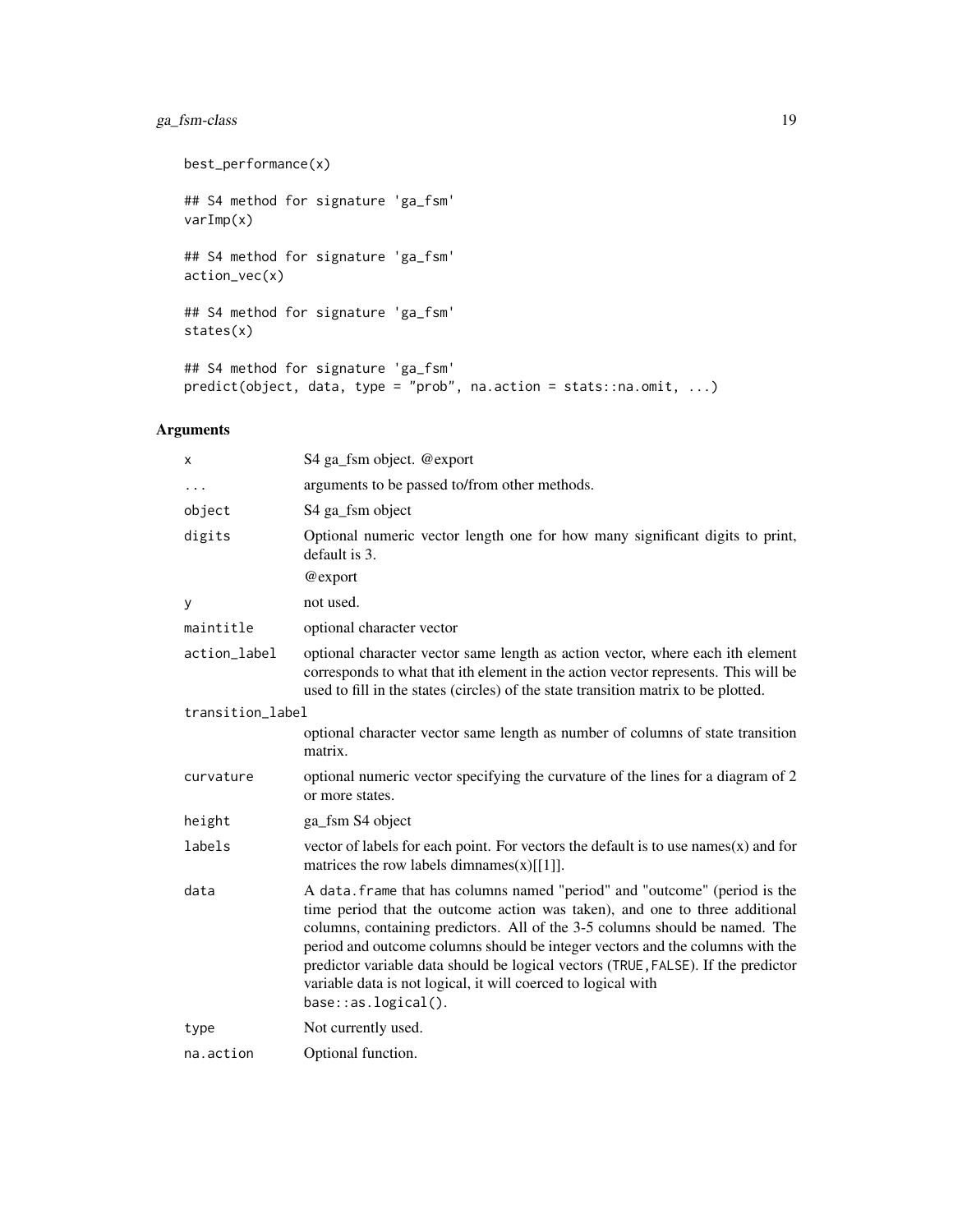#### <span id="page-19-0"></span>Methods (by generic)

- print: An S4 method for printing a ga\_fsm S4 object
- show: An S4 method for showing a ga\_fsm S4 object
- summary: An S4 method for summarizing a ga\_fsm S4 object
- plot:
- barplot:
- dotchart: Plots ga\_fsm S4 object's variable importances
- estimation\_details: @export
- best\_performance: @export
- varImp: @export
- action\_vec: @export
- states: @export
- predict: Predicts new data with estimated model

#### **Slots**

call Language from the call of the function [evolve\\_model](#page-8-1).

actions Numeric vector with the number of actions.

states Numeric vector with the number of states.

- GA S4 object created by ga() from the GA package.
- state\_mat Numeric matrix with rows as states and columns as predictors.
- action\_vec Numeric vector indicating what action to take for each state.
- predictive Numeric vector of length one with test data accuracy if test data was supplied; otherwise, a character vector with a message that the user should provide test data for better estimate of performance.
- varImp Numeric vector same length as number of columns of state matrix with relative importance scores for each predictor.
- varImp2 Numeric matrix same size as state matrix with relative importance scores for each transition.

timing Numeric vector length one with the total elapsed seconds it took [evolve\\_model](#page-8-1) to execute.

diagnostics Character vector length one, to be printed with base::cat().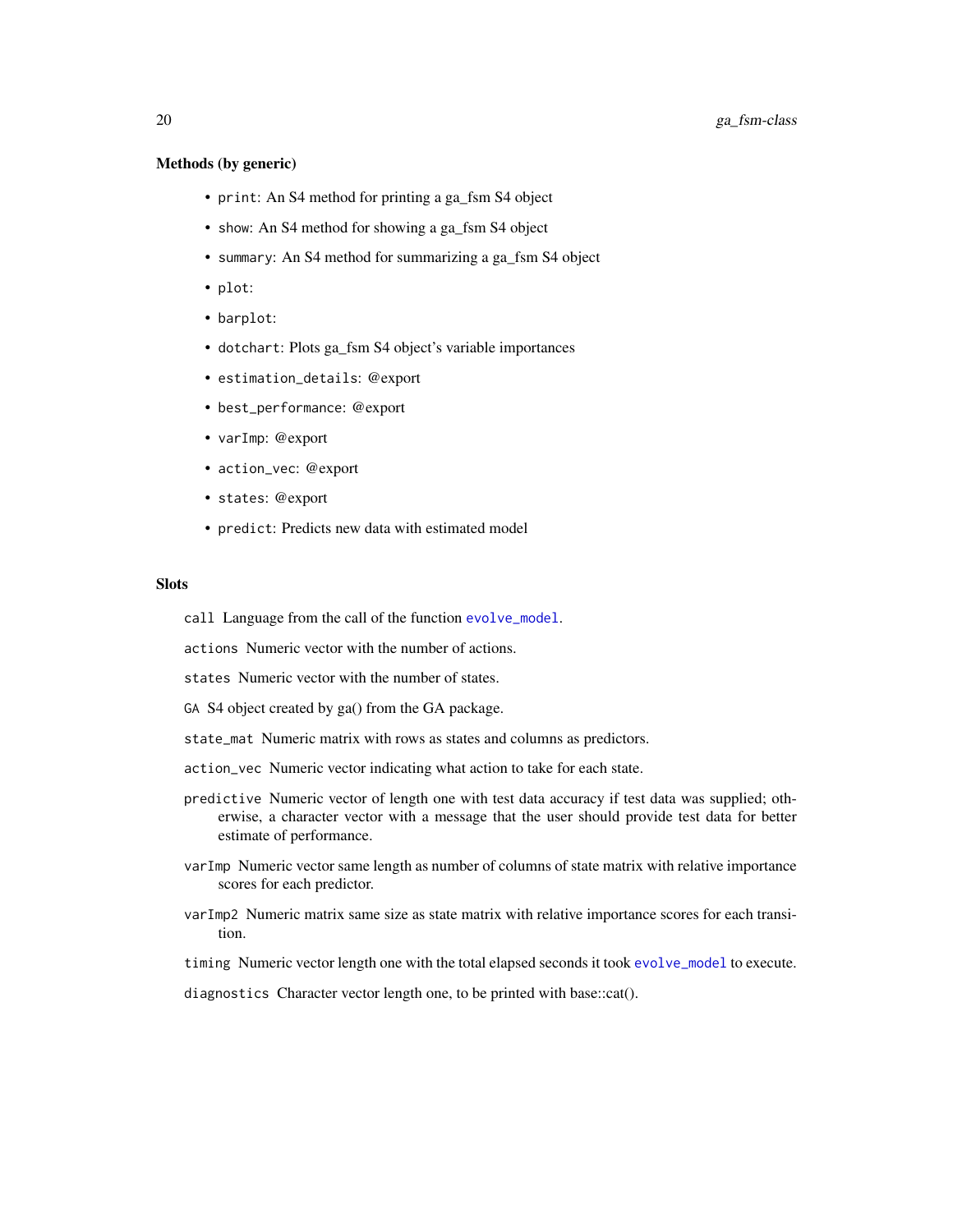<span id="page-20-0"></span>

#### **Description**

A dataset containing 168,386 total rounds of play in 30 different variations on the iterated prisoner's dilemma games. The data comes from J.J. Nay and Y. Vorobeychik, "Predicting Human Cooperation," PLOS ONE 11(5), e0155656 (2016).

#### Usage

NV\_games

# Format

A data frame with 168,386 rows and 51 variables:

period Which turn of the given game

my.decision The player's move in this turn

risk Boolean variable: 1 indicates stochastic payoffs, 0 deterministic payoffs

delta Probability the game ends after each round

- r1 Normalized difference in payoff between both players cooperating and both defecting
- r2 Normalized difference in payoff between both players cooperating and the payoff for being a sucker (cooperating when the opponent defects)

error Probability that the player's intended move is switched to the opposite move

**data** Which dataset did this game come from:  $AM =$  Andreoni & Miller; BR = Bereby-Meyer & Roth;  $DB = Dal$  Bo;  $DF = Dal$  Bo & Frechette;  $DO = Duffv$  & Ochs;  $FO = Friedman$  & Oprea; FR = Fudenberg, Rand, & Dreber; and KS = Kunreuther, Silvasi, Bradlow & Small

**my.decision1** The player's move in the previous turn

my.decision2 The player's move two turns ago

my.decision3 The player's move three turns ago

my.decision4 The player's move four turns ago

my.decision5 The player's move five turns ago

my.decision6 The player's move six turns ago

my.decision7 The player's move seven turns ago

my.decision8 The player's move eight turns ago

my.decision9 The player's move nine turns ago

other.decision1 The opponent's move in the previous turn

other.decision2 The opponent's move two turns ago

other.decision3 The opponent's move three turns ago

other.decision4 The opponent's move four turns ago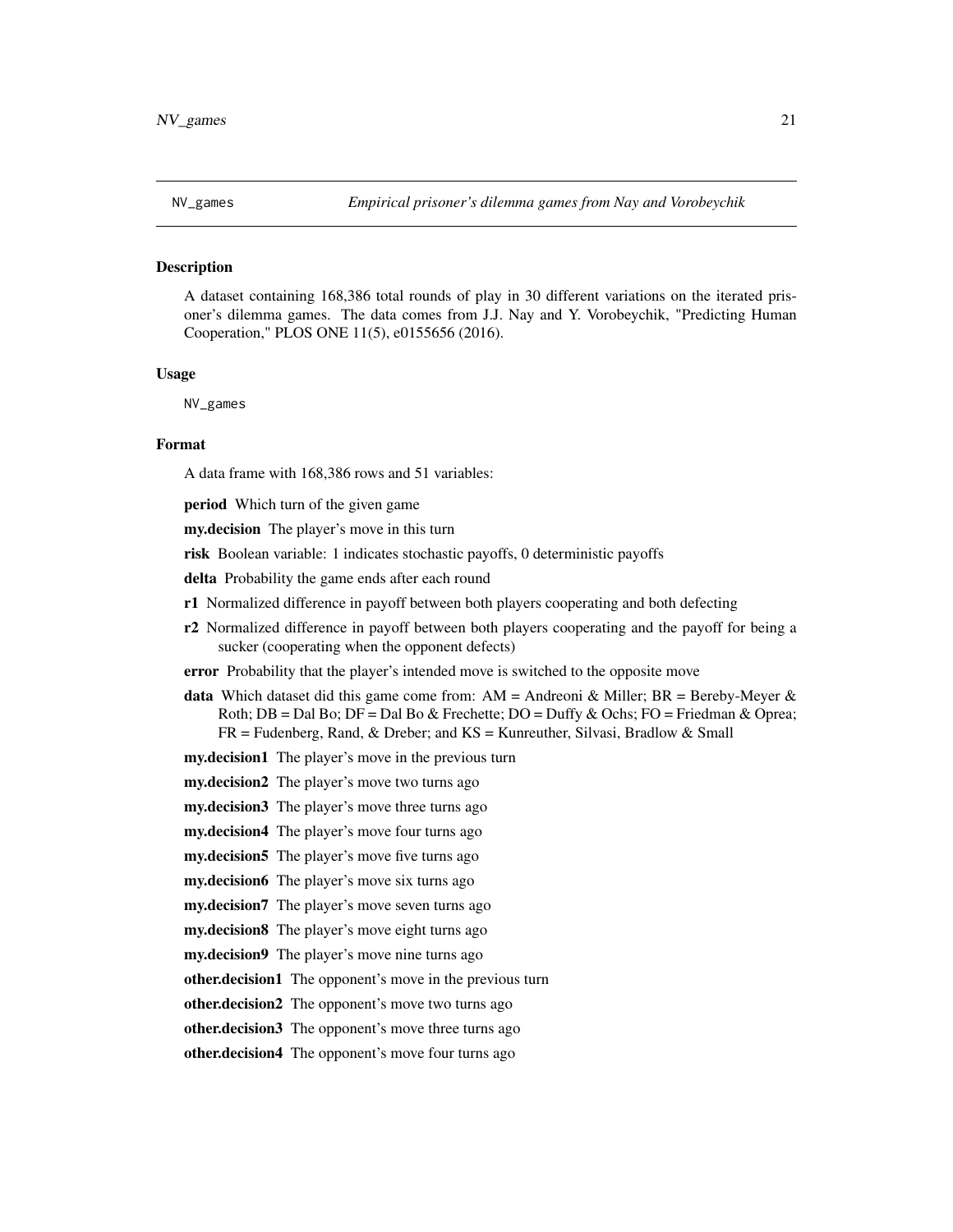other.decision5 The opponent's move five turns ago other.decision6 The opponent's move six turns ago

other.decision<sup>7</sup> The opponent's move seven turns ago

other.decision8 The opponent's move eight turns ago

other.decision9 The opponent's move nine turns ago

my.payoff1 The player's payoff in the previous turn

my.payoff2 The player's payoff two turns ago

my.payoff3 The player's payoff three turns ago

my.payoff4 The player's payoff four turns ago

my.payoff5 The player's payoff five turns ago

my.payoff6 The player's payoff six turns ago

my.payoff7 The player's payoff seven turns ago

my.payoff8 The player's payoff eight turns ago

my.payoff9 The player's payoff nine turns ago

other.payoff1 The opponent's payoff in the previous turn

other.payoff2 The opponent's payoff two turns ago

other.payoff3 The opponent's payoff three turns ago

other.payoff4 The opponent's payoff four turns ago

other.payoff5 The opponent's payoff five turns ago

other.payoff6 The opponent's payoff six turns ago

other.payoff7 The opponent's payoff seven turns ago

other.payoff8 The opponent's payoff eight turns ago

other.payoff9 The opponent's payoff nine turns ago

r Reward: payoff when both players cooperate

t Temptation: payoff when player defects and opponent cooperates

s Sucker: Payoff when player cooperates and opponent defects

p Punishment: payoff when both players defect

infin Boolean: 1 indicates infinite game with probability delta of ending at each round; 0 indicates pre-determined number of rounds

contin Boolean: 1 indicates the game is played in continuous time; 0 indicates discrete rounds

**group** Which group (version of the game) is being played?

#### Source

<https://doi.org/10.1371/journal.pone.0155656>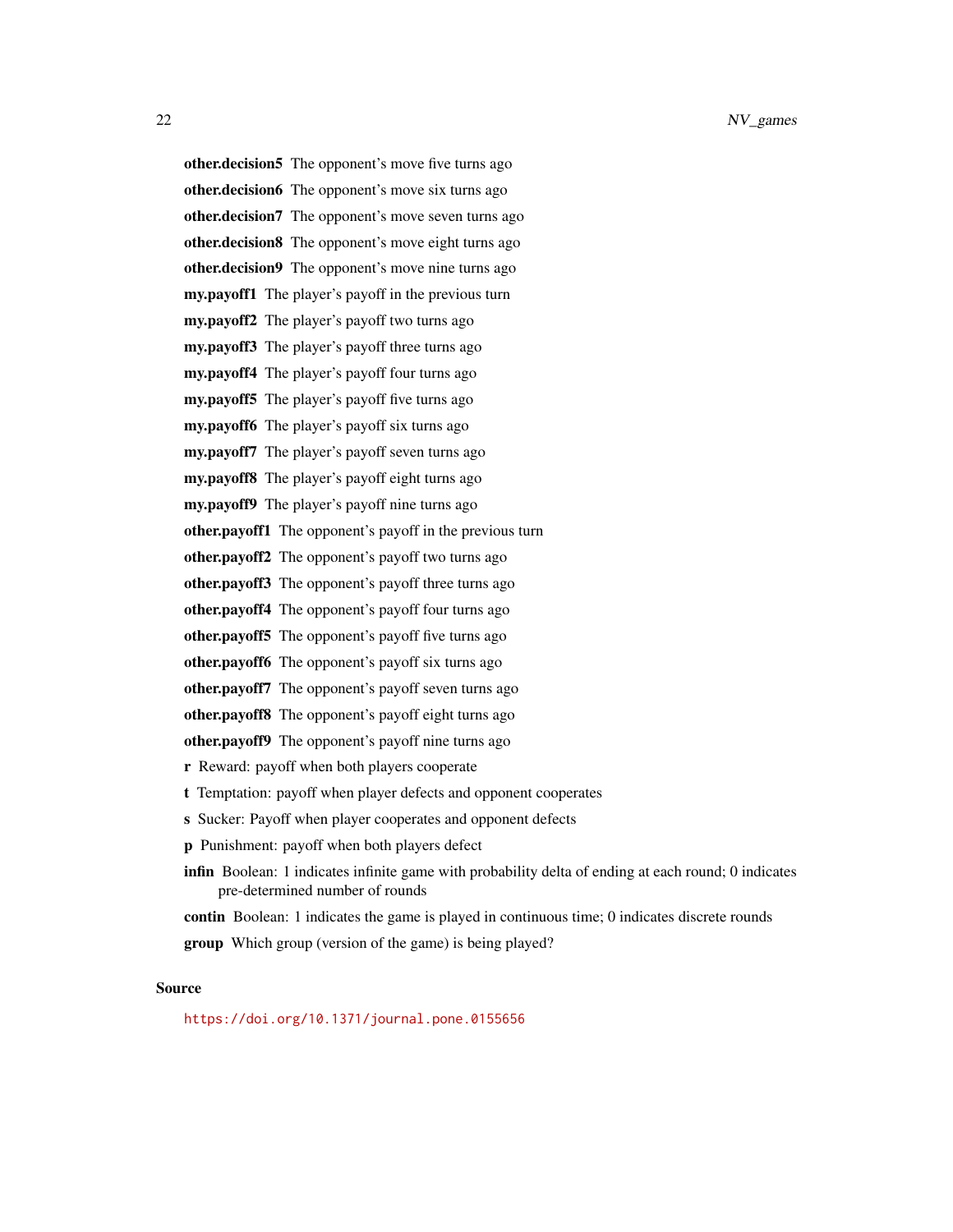<span id="page-22-0"></span>

# Description

performance measures difference between predictions and data

# Usage

performance(results, outcome, measure)

# Arguments

| results | Numeric vector with predictions                                                                                                                                                                                                                                                                                                                                                                                                                                                                                                                                                                                                                                                                                                                                                                                                                                                                                                  |
|---------|----------------------------------------------------------------------------------------------------------------------------------------------------------------------------------------------------------------------------------------------------------------------------------------------------------------------------------------------------------------------------------------------------------------------------------------------------------------------------------------------------------------------------------------------------------------------------------------------------------------------------------------------------------------------------------------------------------------------------------------------------------------------------------------------------------------------------------------------------------------------------------------------------------------------------------|
| outcome | Numeric vector same length as results with real data to compare to.                                                                                                                                                                                                                                                                                                                                                                                                                                                                                                                                                                                                                                                                                                                                                                                                                                                              |
| measure | Optional length one character vector that is either: "accuracy", "sens", "spec", or<br>"ppv". This specifies what measure of predictive performance to use for train-<br>ing and evaluating the model. The default measure is "accuracy". However,<br>accuracy can be a problematic measure when the classes are imbalanced in the<br>samples, i.e. if a class the model is trying to predict is very rare. Alternatives<br>to accuracy are available that illuminate different aspects of predictive power.<br>Sensitivity answers the question, " given that a result is truly an event, what is<br>the probability that the model will predict an event?" Specificity answers the<br>question, "given that a result is truly not an event, what is the probability that<br>the model will predict a negative?" Positive predictive value answers, "what is<br>the percent of predicted positives that are actually positive?" |

# Details

This is the function of the **datafsm** package used to measure the fsm model performance. It uses the caret package.

# Value

Returns a numeric vector length one.

states *Extracts number of states*

# Description

Extracts number of states

# Usage

states(x)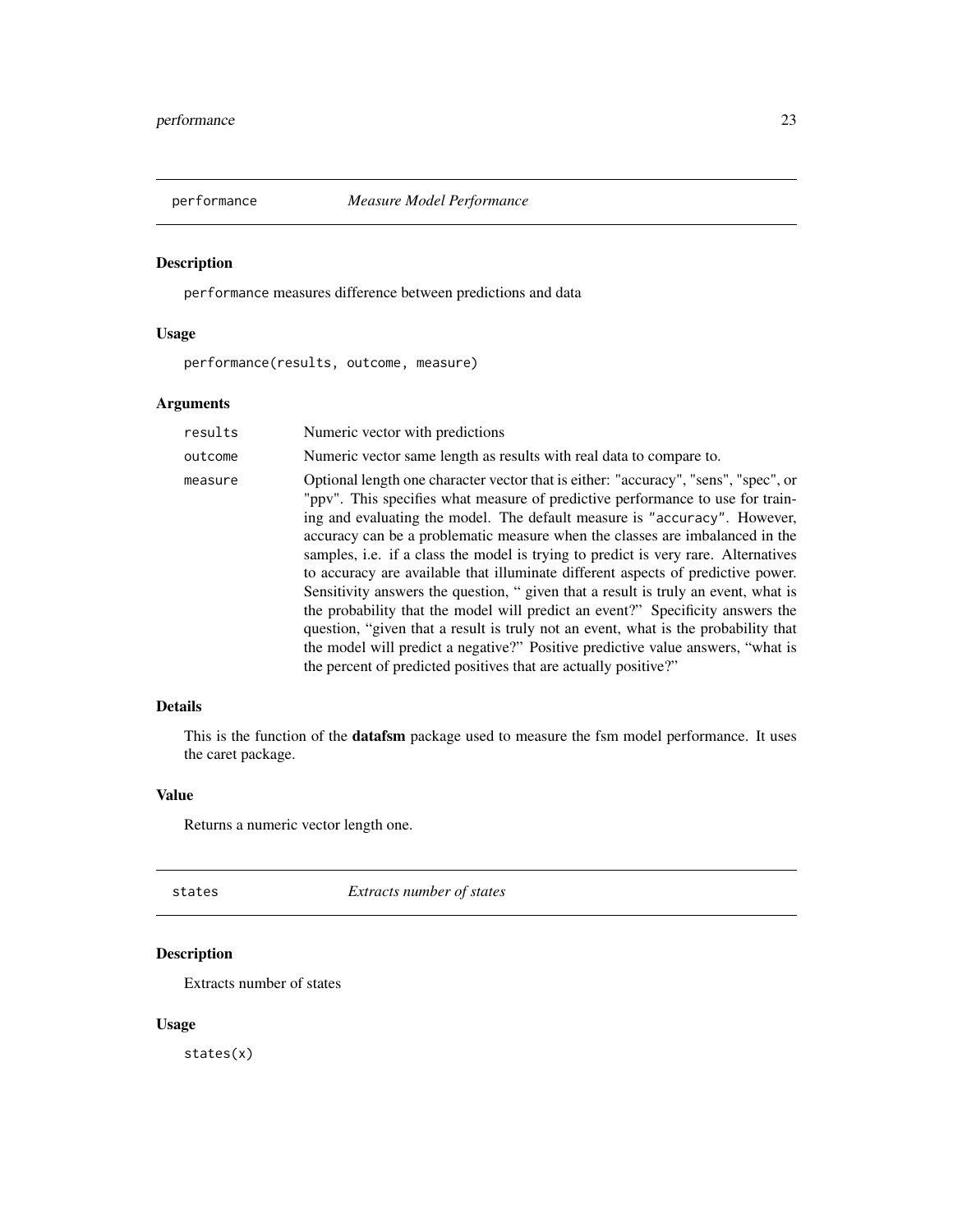# Arguments

x S4 ga\_fsm object

varImp *Extracts slot of variable importances*

# Description

Extracts slot of variable importances

# Usage

varImp(x)

#### Arguments

x S4 ga\_fsm object

<span id="page-23-1"></span>var\_imp *Variable Importance Measure for A FSM Model*

# Description

var\_imp calculates the importance of the covariates of the model.

# Usage

```
var_imp(state_mat, action_vec, data, outcome, period, measure)
```

| state_mat  | Numeric matrix with rows as states and columns as predictors.                                                                                                               |
|------------|-----------------------------------------------------------------------------------------------------------------------------------------------------------------------------|
| action_vec | Numeric vector indicating what action to take for each state.                                                                                                               |
| data       | Data frame that has "period" and "outcome" columns and rest of cols are pre-<br>dictors, ranging from one to three predictors. All of the (3-5 columns) should be<br>named. |
| outcome    | Numeric vector same length as the number of rows as data.                                                                                                                   |
| period     | Numeric vector same length as the number of rows as data.                                                                                                                   |
|            |                                                                                                                                                                             |

<span id="page-23-0"></span>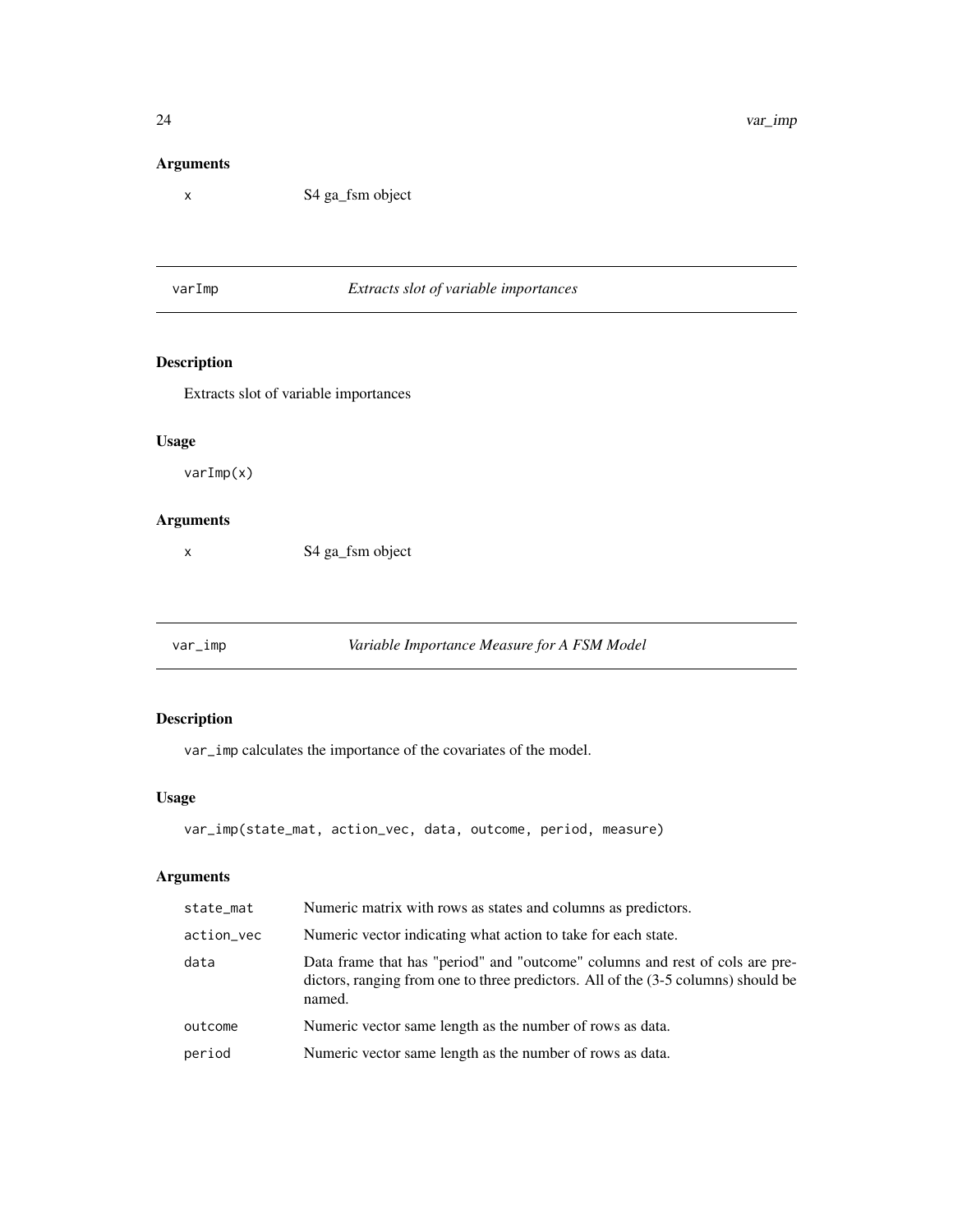#### var\_imp 25

measure Optional length one character vector that is either: "accuracy", "sens", "spec", or "ppv". This specifies what measure of predictive performance to use for training and evaluating the model. The default measure is "accuracy". However, accuracy can be a problematic measure when the classes are imbalanced in the samples, i.e. if a class the model is trying to predict is very rare. Alternatives to accuracy are available that illuminate different aspects of predictive power. Sensitivity answers the question, " given that a result is truly an event, what is the probability that the model will predict an event?" Specificity answers the question, "given that a result is truly not an event, what is the probability that the model will predict a negative?" Positive predictive value answers, "what is the percent of predicted positives that are actually positive?"

#### Details

Takes the state matrix and action vector from an already evolved model and the fitness function and data used to evolve the model (or this could be test data), flips the values of each of the elements in the state matrix and measures the change in fitness (prediction of data) relative to the original model. Then these changes are summed across columns to provide the importance of each of the columns of the state matrix.

#### Value

Numeric vector the same length as the number of columns of the provided state matrix (the number of predictors in the model) with relative importance scores for each predictor.